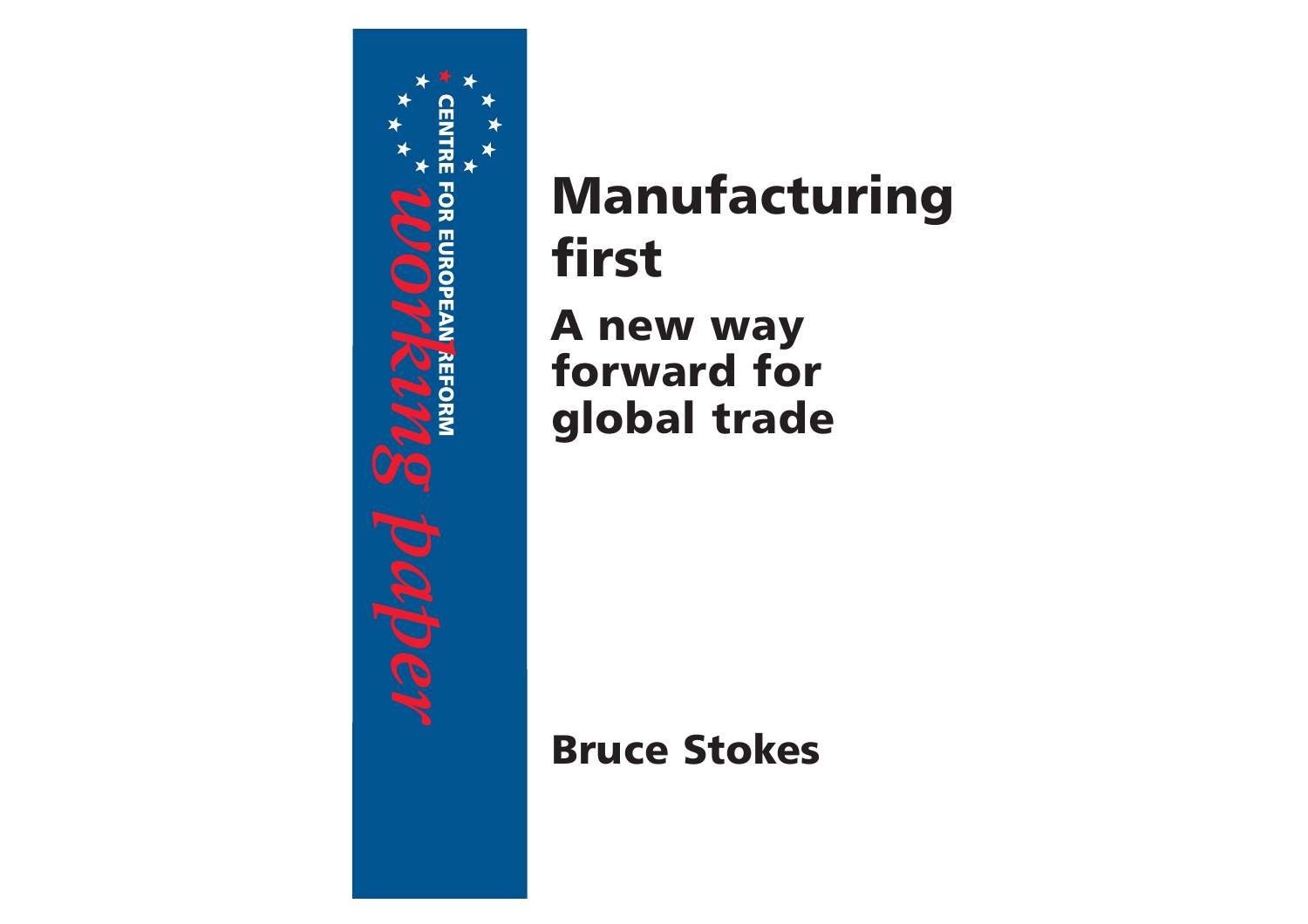## **ABOUT THE AUTHOR**

Bruce Stokes is a journalism fellow at the German Marshall Fund of the US, the international economics correspondent for the National Journal and an author of the Pew Global Attitudes Survey. He is a former senior fellow at the Council on Foreign Relations in the United States. Previous publications include 'Democratizing US trade policy', (CFR, 2001) and 'A new beginning: recasting the US-Japan economic relationship', (CFR, 2000) . He was a member of President Clinton's Commission on United States-Pacific Trade andInvestment Policy, and he wrote its final report 'Building American prosperity in the 21st century'.

★

### **AUTHOR'S ACKNOWLEDGEMENTS**

I would like to thank the entire staff at the Centre for European Reform for all their help in producing this paper. In particular, I am grateful to Steven Everts for his initial interest in this topic and his unflagging support through this project's many iterations. Patrick Pexton, my editor at the National Journal, has my gratitude for his editorial advice and support in my extra-curricular writing activities. I am also indebted to Ernest H. Preeg, a senior fellow at the Manufacturers Alliance, for his indefatigable work on this topic; Frank Vargo, vice-president of the National Association of Manufacturers in the United States, a dedicated public servant who moved to the private sector and continued to pursue America's interest in trade; and William Reinsch, president of the National Foreign Trade Council, who inspired me in my initial forays into the trade world two decades ago, and has similarly transferred his zeal for public policy from the public to the private sector. Any errors of fact and judgement remain, of course, my responsibility alone.

The CER is grateful to the German Marshall Fund of the US for supporting its transatlantic programme.

★

Copyright of this publication is held by the Centre for European Reform. You may not copy, reproduce, republish or circulate in any way the content from this publication except for your own personal and noncommercial use. Any other use requires the prior written permission of the Centre for European Reform.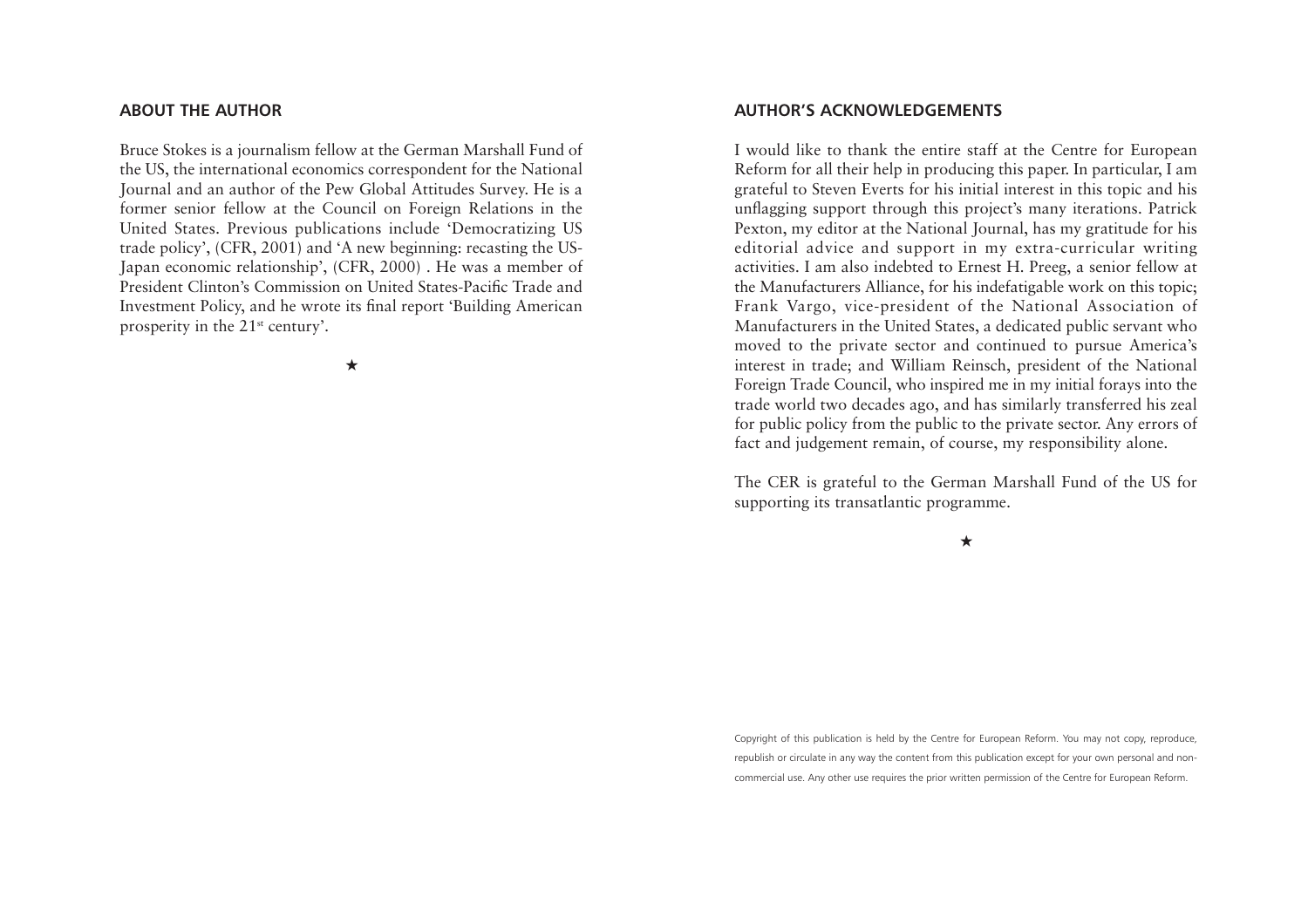## Contents

| About the author          |                                                                     |    |
|---------------------------|---------------------------------------------------------------------|----|
| Author's acknowledgements |                                                                     |    |
| Foreword                  |                                                                     |    |
|                           | Introduction                                                        | 1  |
| 2                         | Why the Doha round matters – and why Cancún failed                  | 7  |
| 3.                        | Manufacturing first: a proposal to move the trade<br>agenda forward | 19 |
|                           | Conclusions                                                         | 31 |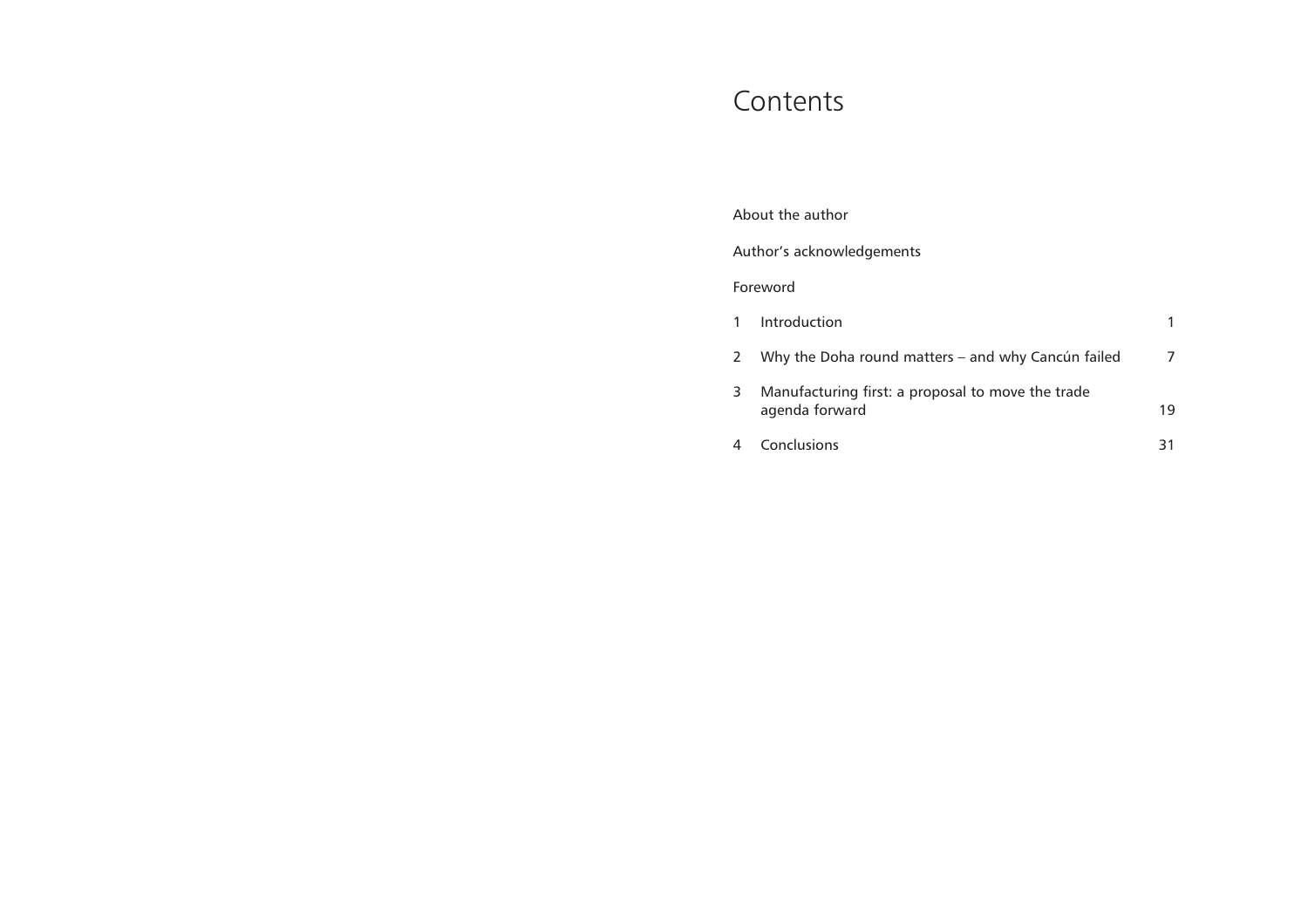## Foreword

We warmly welcome the publication of Bruce Stokes' working paper, 'Manufacturing first – A new way forward for global trade'. It fits well with the tradition whereby the Centre for European Reform provides a unique forum to debate innovative approaches to intractable international issues. Few would disagree with Bruce Stokes' claim that the challenges facing the WTO's Doha development round are daunting, and may worsen in light of the upcoming elections in the US and the arrival of a new European Commission in November 2004.

Bruce Stokes' proposal for a zero-for-zero tariff agreement involving 90 per cent of world trade in manufactured goods deserves serious examination as a means of providing fresh impetus for the Doha round. However, for such a proposal to succeed or create momentum, political leaders must take several fundamental issues into account.

First, agriculture is at the heart of the round, and the log-jam on agriculture must be broken as a matter of urgency. Thus, it is critically important that a proposal relating to trade in manufactured goods takes shape in the context of, and as a means of reviving, the Doha round. Any suggestion that the US and Europe are walking away from agriculture, services, anti-dumping and other important issues would scuttle the Doha round – and could even bring down the WTO. More fundamentally, from a US standpoint alone, the US Congress is unlikely to approve a manufacturing deal that is negotiated separately from agriculture and services.

Constructive discussions are taking place between the US, the EU and the G-20, G-90 and Cairns groups, with the aim of striking a balanced deal. The recent WTO panel decision against America's cotton subsidies, plus the pending WTO case against EU sugar practices may provide further incentive for movement on agriculture in the Doha round. Recent EU proposals to scrap export subsidies for agricultural products, provided other countries reciprocate, suggest that progress on agriculture is possible.

Second, the prospects for Stokes' manufacturing proposal would strengthen enormously if key developing countries, alongside the US and the EU, would champion the idea.

Third, the zero-for-zero manufacturing initiative would work only if the least developed countries get sufficient time and flexibility to implement their commitments.

As a final comment, we want to stress that the world trading system has reached a supremely difficult juncture at which there is no 'single right answer'. Bruce Stokes has made a valuable contribution, and the Centre for European Reform is performing an important function, by stimulating new ideas to advance the cause of free trade.

**Richard Cunningham and Susan Esserman Steptoe & Johnson LLP**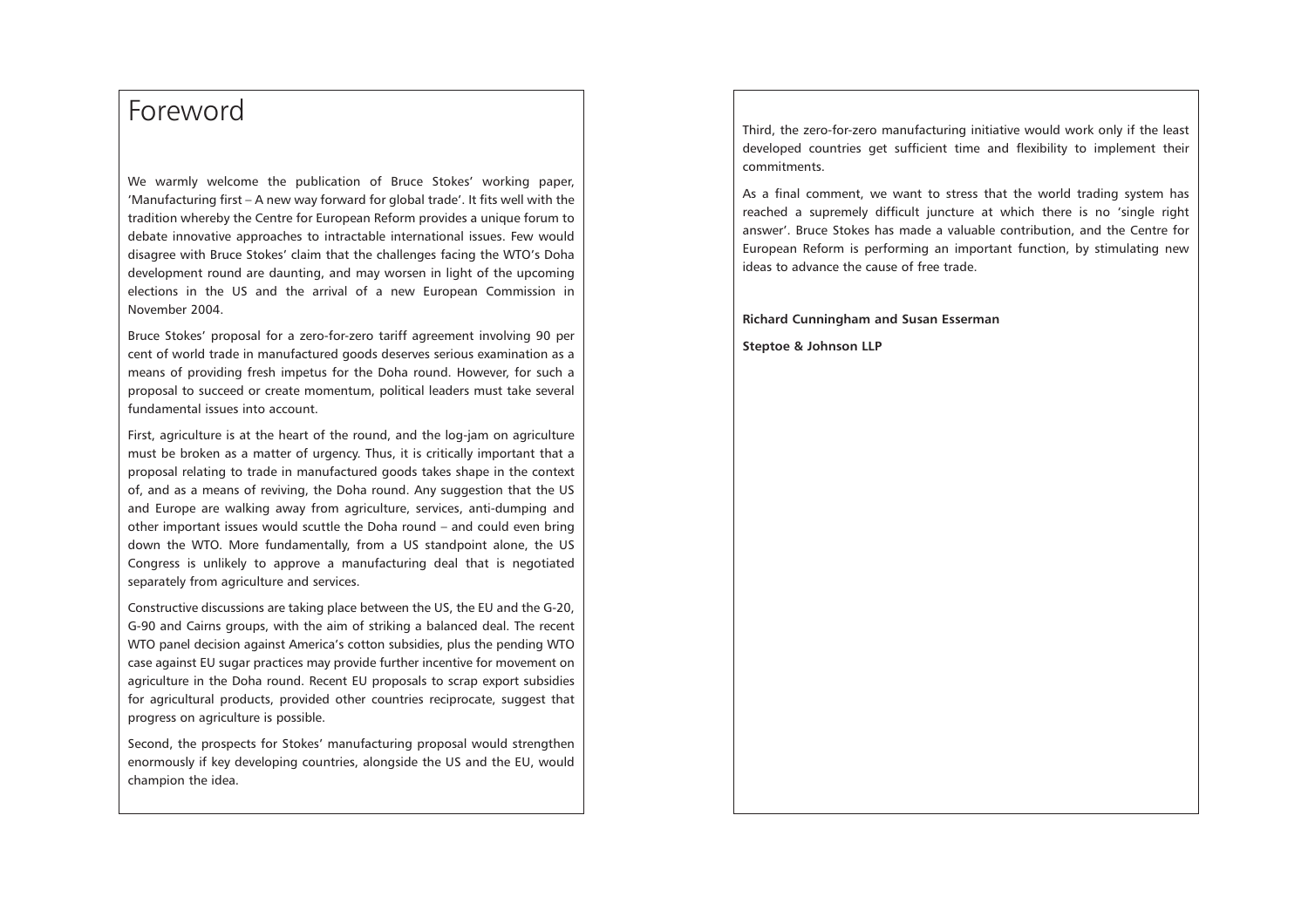#### 1Introduction

Multilateral trade liberalisation, which has progressively cut trade barriers around the world and contributed to a dramatic increasein trade and prosperity worldwide, is now in serious trouble. The World Trade Organisation's 'Doha development round' of trade negotiations has stalled. Recent efforts by the United States and the European Union to breathe new life into the talks have revived discussions in Geneva, but with faint hope of a breakthrough any time soon. Many countries, concerned at the slow pace of the World Trade Organisation (WTO) talks, are increasingly resorting to bilateral or regional trade agreements. For example, the United States has made agreements with the countries of Central America and Australia, while Japan has struck a deal with Mexico. Protectionist sentiments are on the rise, especially in the US, where growing numbers of Americans worry that their jobs will be 'outsourced' to India or China. As a result, WTO members risk postponing the economic benefits of further trade liberalisation, especially for the poor, far into the future.

The United States and the European Union, in particular, need to reaffirm their commitment to multilateral trade. The US and theEU are both the leading beneficiaries of the world trading system and the principal creators of the WTO. They should infuse energy into the process of market liberalisation by launching a new multilateral initiative for free trade in manufacturing.

Manufacturing constitutes the lion's share of world trade. Further trade liberalisation in the manufacturing sector would deliver huge benefits to large numbers of people around the world, even if tariffs are already relatively low. For this reason, the EU and the US should propose a bold initiative: free trade in manufactured goods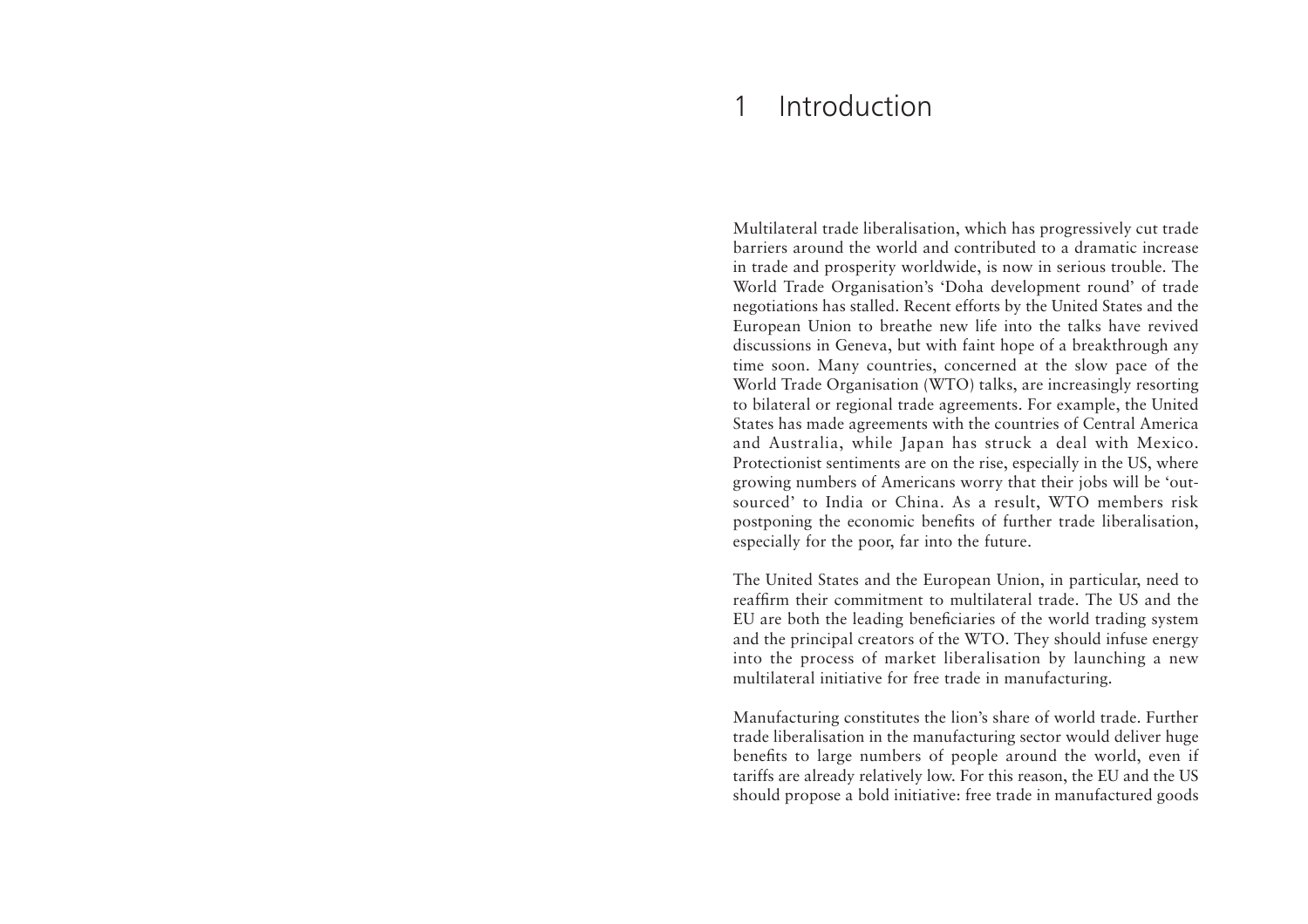by 2015 for a critical mass of countries constituting 90 per cent of world manufacturing trade. This 90 per cent threshold is important because it will ensure that enough countries are involved in the effort to make it economically worthwhile. But the 90 per cent criterion would also prevent a small group of relatively minor trading countries from blocking progress for everybody else.

Concretely, the US and the EU should offer to cut their tariffs on manufactured goods to zero in return for other countries doing the same: a 'zero-for-zero' initiative in trade jargon. In this manner, Brussels and Washington would lay down a challenge to the other members of the WTO, particularly those countries such as India and Brazil which appear reluctant to make progress in the Doha round. Those countries can either focus on finishing the Doha negotiations, in which case the manufacturing initiative would be dropped. Or they should stop holding up progress and allow those countries that want to liberalise trade to forge ahead.

This type of manufacturing initiative would sidestep the divisive issue of agriculture, which has long blocked progress in the Doha round. Ideally, the WTO should reach a broad agreement, which would include a reduction in agricultural subsidies. The May 2004 proposals of the EU to scrap export subsidies for agricultural goods if other countries reciprocate, could inject momentum into the Doha round. But, thus far, the strategy of holding manufacturing trade hostage to progress in agriculture has not worked. It may be time that political leaders acknowledged this painful reality and revised their strategies accordingly. Moreover, by seizing the high ground, the EU and the US would deny some developing countries the ability to delay further trade liberalisation by others. At the same time, this proposal would grant the very poorest countries gradual 'phase-in periods', giving them more time to cut import tariffs. The least developed countries would thus benefit from greater access to the markets of rich countries without having to expose their infant industries immediately to devastating foreign competition.

The EU and the US would send a clear political message that they remain committed to multilateral trade liberalisation by insisting on the 90 per cent requirement for the manufacturing initiative. The fact that the initiative would be open to all countries should help reverse the current momentum towards bilateral and regional trade deals. Such narrow agreements threaten to splinter the world marketplace into a US-dominated western hemisphere block, an EU-dominated European block and a China-dominated Asian block.

A joint US-European project on trade would inaugurate a new era of co-operation after the most difficult period for transatlantic relations in two generations. Brussels and Washington should put behind them the recent dispute over Iraq and other foreign policy disagreements. They must rise above the long list of bilateral trade disputes – over tax systems, steel and genetically modified organisms (GMOs). The goal for Europe and America is to demonstrate, once again, their shared leadership in world trade.

Politically, a US-EU initiative on tariff-free trade in manufacturing is very attractive because it could be the first step on the long road towards a truly integrated transatlantic marketplace. It would either lead to multilateral free trade in manufacturing, including that between the US and EU. Or, if other countries declined to join in, their refusal would free Washington and Brussels from any moral obligation to await progress within the WTO, giving them the green light to negotiate transatlantic trade liberalisation deals.

This idea of a transatlantic free trade area (TAFTA) has a long pedigree. In the 1990s, Commission president Jacques Santer and former UK foreign secretary Malcolm Rifkind propounded a vision of a transatlantic marketplace. The then speaker of the US House of Representatives Newt Gingrich and ex-Senate majority leader Robert Dole echoed their calls. More recently Jose María Aznar, the former Spanish prime minister, and Gordon Brown, the British chancellor, have revived the transatlantic trade area proposal. A manufacturing initiative could set a precedent for one day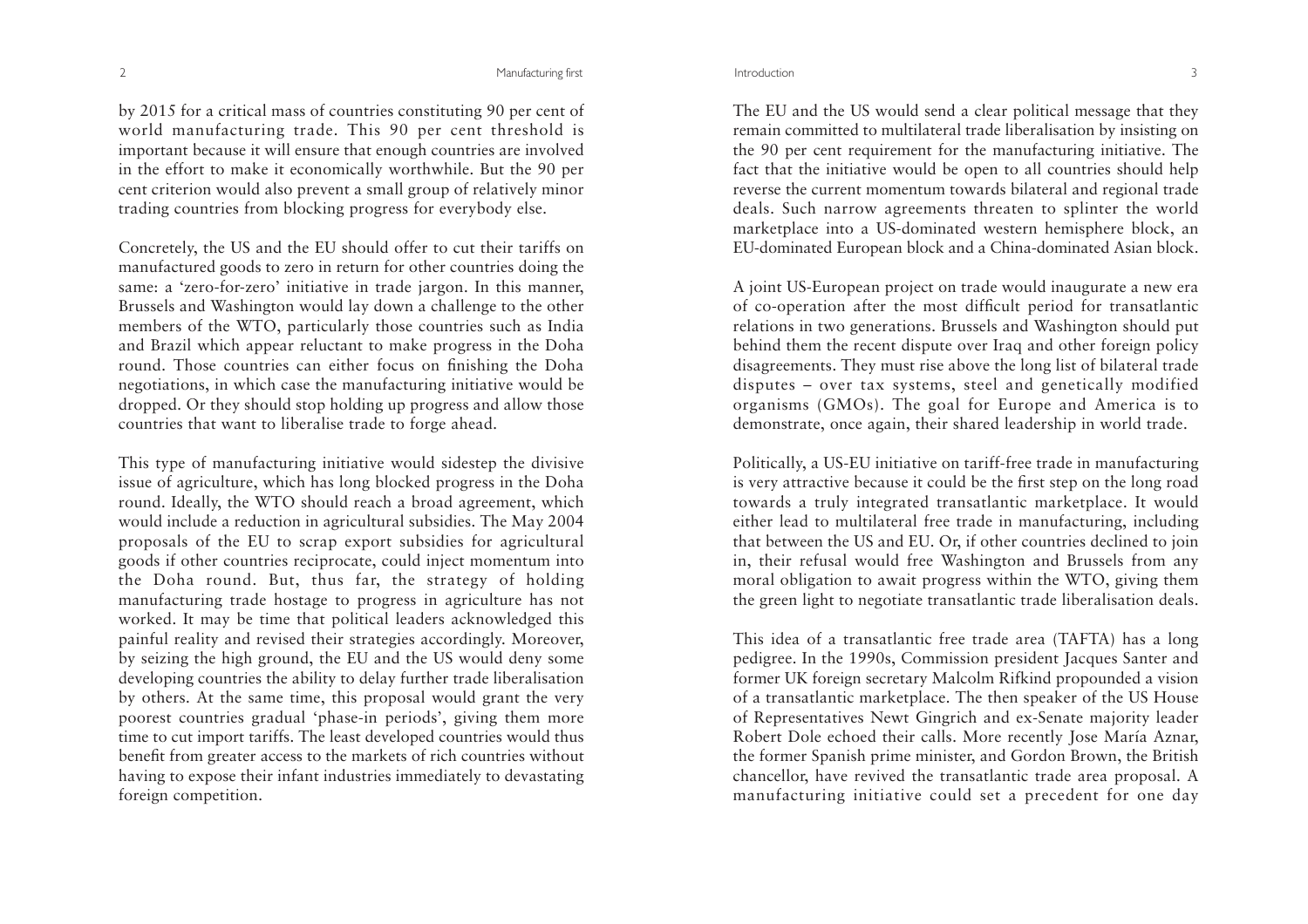achieving transatlantic free trade in services and possibly even agriculture. Brussels and Washington would give the signal that they can and will liberalise the transatlantic market: they can do so multilaterally in all sectors or, if they have to, one sector at a time. But to prevent a guaranteed backlash from Asian and other governments, it is best to opt for a functional and not a geographic approach as the next step in trade liberalisation. The EU and the US must try to galvanise the rest of the world into multilateral action, not seek refuge in smaller groupings. But Washington and Brussels should not foreswear bilateral market liberalisation either, if multilateral liberalisation proves elusive.

Of course, a zero-for-zero manufacturing initiative in the WTO would meet resistance from some American and European industries which still benefit from trade barriers. In particular, clothing and textile manufacturers in the United States and some parts of the car industry in Europe are likely to oppose such a deal. Similarly, some developing countries may fear losing preferential access to American and European markets and new competition for their infant industries. But the potential benefits – both directly to the manufacturing sector and in terms of kick-starting the moribund Doha round – far outweigh the costs. The only alternative is continued delay in realising the full benefits of open markets and the continued proliferation of bilateral trade deals that are smaller, economically insignificant and politically divisive.

The EU and the US are not in a position to push a multilateral manufacturing initiative immediately. Trade negotiators in Geneva deserve one last chance to rescue the Doha round. In a letter to all WTO members in January 2004, US Trade Representative Robert Zoellick called on them to reconvene in Geneva in spring 2004 because he did "not want 2004 to be a lost year for the WTO negotiations". Negotiations have recommenced in Geneva, but negotiators from all sides express doubts about how much they expect to accomplish in 2004. Washington and Brussels should make it clear that they expect timely and substantive progress. If

not, they should opt for a deal on manufacturing as their preferred 'Plan B'.

Zoellick and EU Trade Commissioner Pascal Lamy should propose that the EU and US push for a zero-for-zero manufacturing initiative, if WTO ministers have not achieved significant progress by early 2005. In the meantime, the European Commission and the Bush administration should convene a summit of transatlanticbusiness leaders, under the auspices of the newly revived Transatlantic Business Dialogue, to enlist support for such an effort.

The EU and the US have little to lose and much to gain from seizing the initiative in this manner. The Bush administration and the European Commission were instrumental in launching the Doha round. As Zoellick and Lamy leave office at the end of 2004, they run the risk that they will be remembered for the failure of the Cancún WTO summit in September 2003. They need to reassert themselves in trade negotiations. A zero-for-zero manufacturing proposal is their best chance to break the current deadlock in Geneva and capture the benefits for the whole world of further trade liberalisation.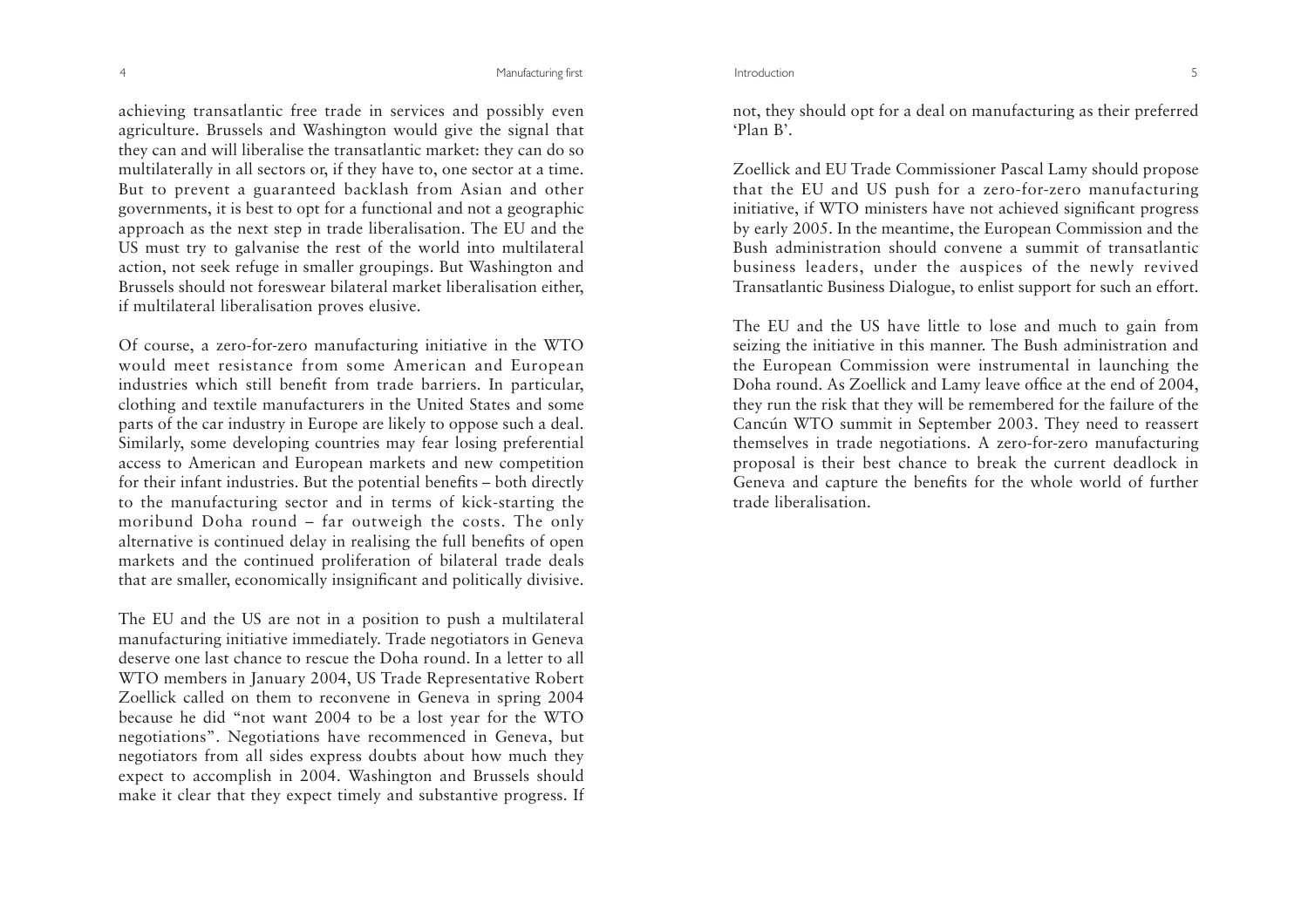## 2 Why the Doha round matters – and why Cancún failed

The successful outcome of the current set of trade negotiations is hugely important to all participants. If the Doha round succeeds in cutting tariffs on farm products, industrial goods and services by one-third, the US economy could *Alan V. Deardorff and* grow by \$144 billion while the European economy would increase by \$210 billion, creating hundreds of thousands of new jobs.1 *1 Drusilla K. Brown, Robert M. Sternof multilateral trade* 

The potential benefits of trade liberalisation for *Doha development* the poor are perhaps even more significant. Lowincome countries now account for less than 3 per cent of world trade. Oxfam, the Britishbased charity, estimates that a 1 per cent increase in developing countries' share of trade could lift *'Rigged rules and double* 128 million people out of poverty.2 Overall, a one-third reduction in farm, industrial and services barriers would boost developing country economies by \$122 billion.

*'Computational analysis liberalisation in theUruguay round and round', University of Michigan, December 8th 2002.* 

*2 Oxfam International, standards: trade, globalization, and the fight against poverty', 2002, available at www.maketradefair.com.* 

But these potential gains are now in jeopardy, following the breakdown of trade negotiations in Cancún in September 2003, and the failure to re-launch the talks in Geneva in December 2003.

## **The Cancún failure**

The WTO ministerial meeting that collapsed in Cancún on September 14th 2003 marked a watershed in global efforts to liberalise trade. Developing countries demonstrated unprecedented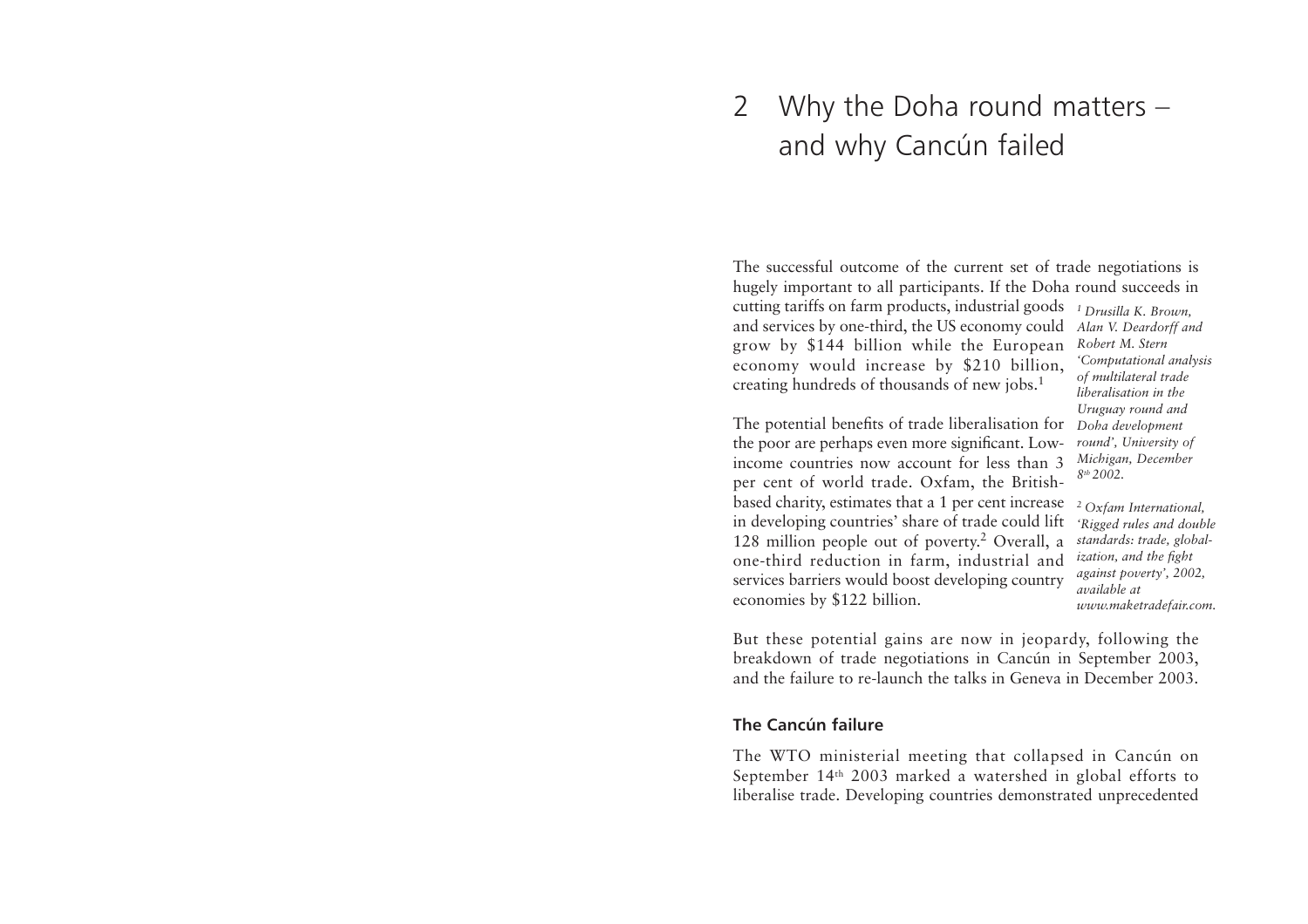solidarity, power and influence, although perhaps not the required responsibility. Moreover, the failure at Cancún called into question the leadership credentials of the EU and the US, the two trading powers that have long been the driving force behind multilateral trade negotiations.

"World trade negotiations will never be the same again," claimed Phil Bloomer, head of Oxfam's 'Make Trade Fair Campaign' in the immediate aftermath of Cancún. "On paper, this meeting has failed, but the new power of developing countries has made Cancún a turning point." Paradoxically perhaps, international business leaders agreed. "This represents the transition to the co-equal WTO," was the verdict of Calman Cohen, president of the Emergency Committee for American Trade, a trade association of the 50 largest US multinational corporations.

What this means for the EU and the United States, as well as for the cause of trade liberalisation, depends on the lessons that leaders draw from the Cancún débâcle. Like the characters in Agatha Christie's 'Murder on the Orient Express', everyone shares the blame, and no one alone can be held responsible for the Cancún collapse. The European Union – thanks to the highly contentious nature of its farm policies and its laborious, lowest-commondenominator decision-making process – could only offer limited reforms of its Common Agricultural Policy. In the end, the EU's proposals fell far short of the kinds of cuts in domestic support and export subsidies that other countries demanded. The EU was also unwilling to compromise until the last day in Cancún on the 'Singapore issues' – competition policy, investment, trade facilitation (customs and port management) and public procurement.3 The EU is keen to 'update the global rulebook' on trade but developing

*3 These are calledthey first arose at a WTO trade ministerial in that city in 2001.*

countries fear that new rules on investment andSingapore issues because competition policy will have protectionist effects. Late in the negotiations, the EU signalled its willingness to compromise. But the developing countries, lacking the political and negotiating

flexibility to adapt to such last-minute changes in tactics, simply walked out of the meeting.

The United States, wary of offending influential domestic farm interests, failed to take the needs of four cotton-producing West African countries – Benin, Burkina Faso, Chad and Mali – seriously. These four had demanded that Washington provide them with \$300 million in compensation for the damage their farmers had suffered from US cotton subsidies. They also asked Washington to eliminate immediately all trade-distorting export and domestic cotton subsidies. Rather than directly responding to the African demands, Zoellick dodged the issue, proposing a broad negotiation in the context of the Doha round on cotton, manmade fibres and textiles, and clothing exports. The US further alienated developing countries by joining forces with the EU to forge a compromise position on agricultural liberalisation. This position appeared to backtrack on the long-standing US offer to eliminate all farm subsidies and trade barriers. The EU-USproposal also angered the 'Cairns group', which includes grain producers such as Australia, Argentina and Canada and seeks to abolish all farm subsidies. Entirely predictably, a group of developing countries, led by Brazil, India and South Africa, in turn called for the elimination of all American and European farm support. Neither proposal stood any chance of success.

It is true that the 'G-20' countries, which are the low and middleincome economies, exhibited unprecedented influence at Cancún. But the G-20's superficial success masks profound differences among the key members of the group. Brazil, the group's leader, has growing export interests in agricultural commodities and some industrial goods. India came to Cancún intent on shielding its market from further import flows for the time being. China wanted to avoid making further liberalisation commitments so soon after the painful changes it had to make to join the WTO. The compromises that were necessary to hold this disparate group together created such sweeping demands – such as the complete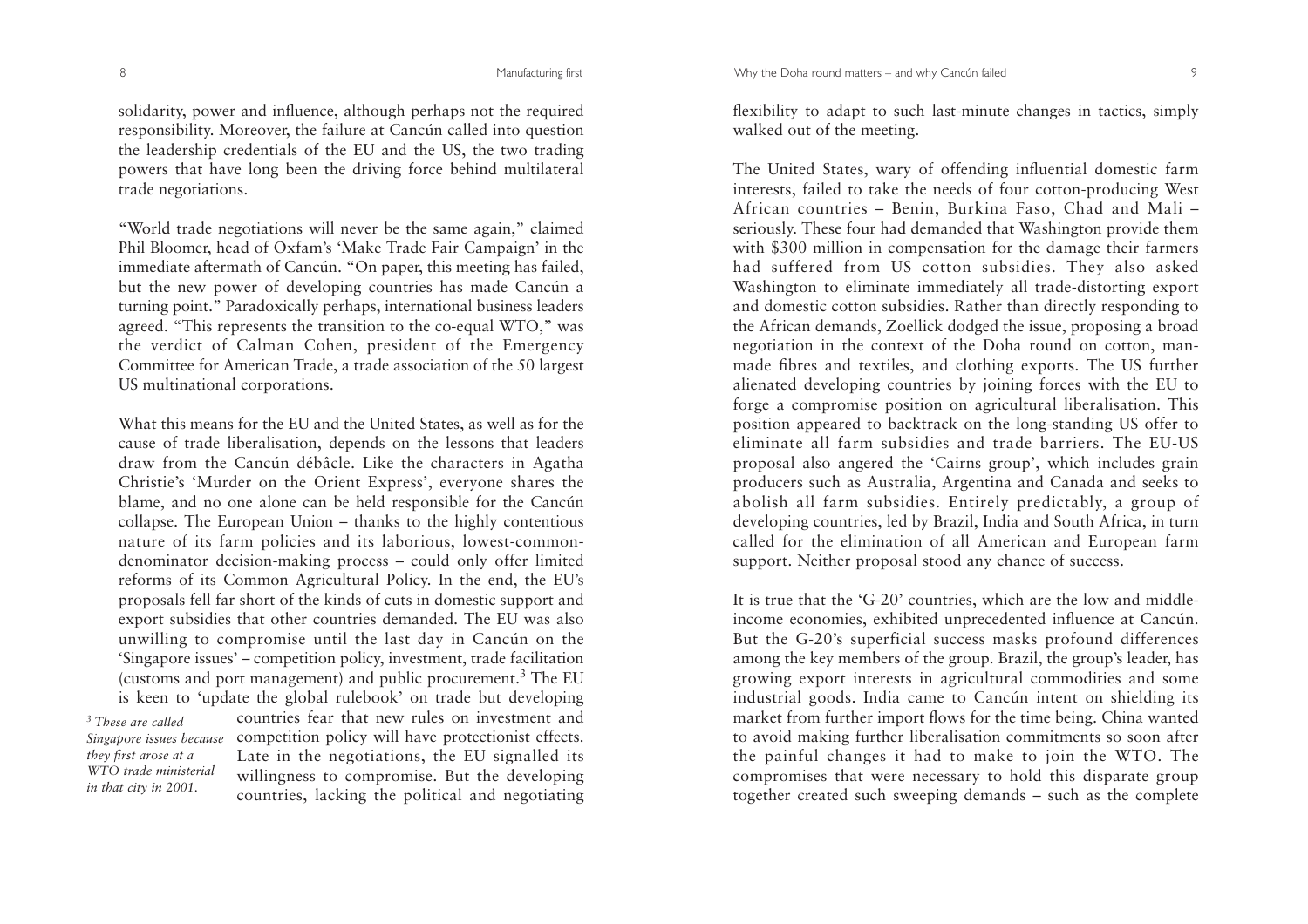elimination of US and EU farm support, while developing countries kept their markets closed – that the Cancún meeting was probably doomed before it began.

These internal contradictions raise doubts as to whether the G-20has a future as a cohesive force in the WTO. But as EU tradecommissioner Pascal Lamy warned in a speech after Cancún, "It is

*4 The G8 comprises Canada, France, Germany, Italy, Japan, Russia, the United Kingdom and the United States.*

a mistake to see the G-20 as simply an agricultural phenomenon which emerged in response to the perceived inequities of the EU-US text. If the mother of the G-20 is agriculture, the father is clearly geopolitics. The G-20 is self-consciously positioning itself as a counterweight to the G8 in terms of global economic governance."<sup>4</sup>

Finally, a group of poor African, Caribbean and Pacific countries – the 'G-90' in trade jargon – delivered the *coup de grace* to the negotiations by refusing to compromise on the Singapore issues. One important reason for their hardline stance was the fear that talks on trade facilitation and government procurement reform would strike at the corruption that still plays such a prominent role in many developing country economies. More broadly, this rather inchoate group of WTO members did not have a sufficient stake in the Doha negotiations to want the talks to succeed. The G-90 was particularly worried that further trade liberalisation would undermine their hard-won trade preferences, such as the Cotonou agreement which offers these countries privileged access to EU markets. Many were also worried that if they opened their markets to other developing countries' exports, competition from China would swamp their domestic producers.

Governments invariably blamed each other for the collapse of Cancún. But as Lamy noted, the blame game is neither productive nor useful. It is clear that the WTO's structural problems, highlighted by Cancún, pose a great threat to the organisation's future. In addition, the G-20 confrontation with the US and the EU

revealed a culture clash. Rich and poor countries, and even developing countries themselves, are bitterly divided about how best to capture the benefits and redress the inequities of globalisation.

Many developing countries, particularly those from Africa, treated Cancún as a morality play, a political stage upon which to air their grievances. Americans and Europeans stuck to the notion that the Cancún meeting was a trade negotiation in which participants should give and take. But the G-20's claims that its members had gained recognition and respect underscored their view that the Cancún summit was as much about political symbolism as about commercial progress. The debates in Cancún ominously reminded participants from some industrial countries of the bitter North-South disputes that blocked the United Nations Commission on Trade and Development (UNCTAD) in the 1970s. The WTO may never be able to deal effectively with such profound differences.

Moreover, the unwieldy nature of a club with 148 members, whose constituents have unequal stakes in the outcome of the deliberations and yet which operates by consensus, was exposed for the entire world to see. "The WTO is a medieval organisation," Lamy concluded after Cancún. "The procedures and rules of this organisation have not supported the weight of the task. There is no way to structure and steer discussions among [so many] members in a manner that is conducive to consensus. The decision-making process needs to be revamped."

It is clear that traditional methods in international negotiations now need serious reform. The EU had a strategy of keeping its cards close to its chest, refusing to compromise on the Singapore issues until the very last minute. But this strategy required trade officials from developing countries to respond with similar flexibility, which they could not. In future, leaders will have to signal their positions clearly and well in advance – a significant change in negotiating practice.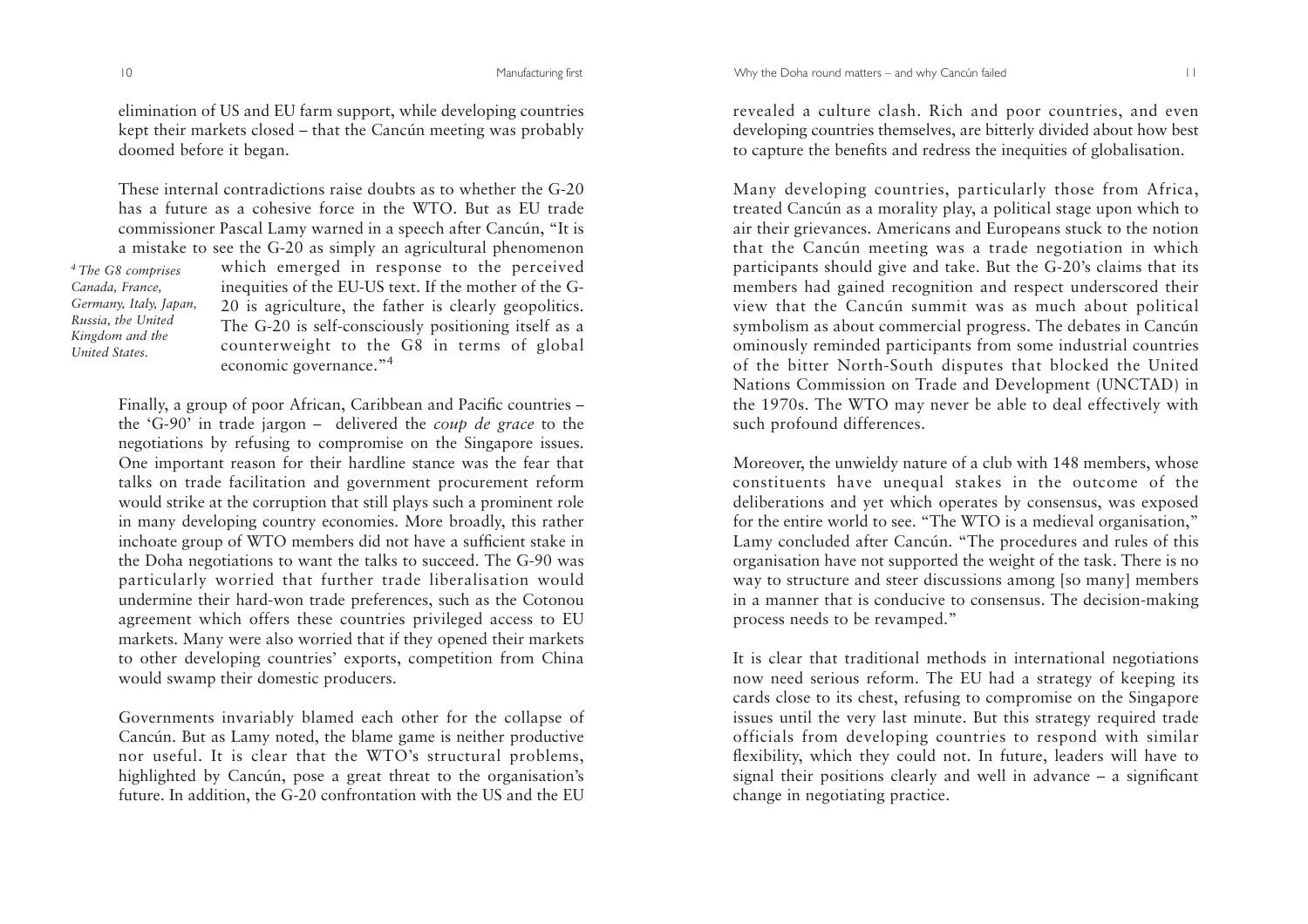The Cancún meeting also showed that WTO members are too ready to place controversial topics on the agenda without thinking through their implications fully. In particular, ministers initially dubbed the negotiations the 'Doha development round'. But despite all the official rhetoric, governments could not agree in Cancún, either substantively or politically, about the role of development issues in the talks. The WTO failed to reach a consensus on how to ensure that trade benefits the poor; or on what kind of special treatment developing countries might enjoy, such as more time to implement intellectual property commitments.

American and European officials reasserted their long-held conviction that more trade is needed to boost economic growth in Africa, Asia and Latin America. But most developing countries rejected that argument. They claimed that they never gained many of the promised rewards of the Uruguay round, the last set of <sup>g</sup>lobal trade negotiations. They argued instead that their desire to shelter infant industries was no different from the protectionism which the United States practiced in the 19<sup>th</sup> century when it was establishing an industrial base. India, in particular, claimed that its 600 million poor farmers could not survive if exposed to competition from America's corporate farmers.

Finally, the Cancún ministerial meeting tested the patience of a key stakeholder in the Doha round: the business community. In an era when companies face intense scrutiny of their performance in quarterly, bottom-line results, the business community is increasingly frustrated that trade negotiations now take years to complete. The Uruguay round, finalised in 1993, took no less than seven years. By the time governments had settled on international rules to protect intellectual property, new methods of reproduction and transmission of copyrighted material had undermined these rules. For example, the explosive growth of the internet in the last decade has made it infinitely easier to ship pirated movies or music from one country to another.

Businesses are thinking more short-term. If governments proceed too slowly with multilateral trade talks, companies will consider other options. Many now consider it more worthwhile to cut deals directly with individual governments; or to support bilateral and regional trade deals; or even to file their own court trade cases to open foreign markets or protect their own. Trade negotiations that cannot keep pace with the evolving needs of the private sector risk losing business support. In the wake of the failure in Cancún, it is clear that both the American and European business communities are now far less committed to the Doha round than they were to the Uruguay round in the 1980s.

In Washington and Brussels, corporate trade associations such as UNICE have all issued obligatory statements encouraging governments to get back to the negotiating table. But trade negotiators and their political masters privately acknowledge that they feel little pressure from their respective business lobbies to strike a deal on the Doha round.

After the débâcle at Cancún, senior negotiators intended to resume talks in Geneva in December 2003. They hoped it might be possible to complete the round by January 2005. Initially, there were grounds for optimism. The Pacific Rim countries, at their APEC meeting in October 2003, endorsed the text they had failed to accept in Cancún. The European Union for its part said it would compromise on the Singapore issues. The US too signalled its readiness to start talking again.

But at that December meeting, the chairman of the WTO's General Council delivered a bleak report. Carlos Peres de Castillo concluded that there had been little progress since Cancún to bridge the wide gaps between WTO members. "We have witnessed little real negotiation. Gaps remain wide and there does not seem to be a sense of urgency," the chairman told the meeting. The EU, US and developing countries remained at odds over a series of substantive issues. In particular, governments were still divided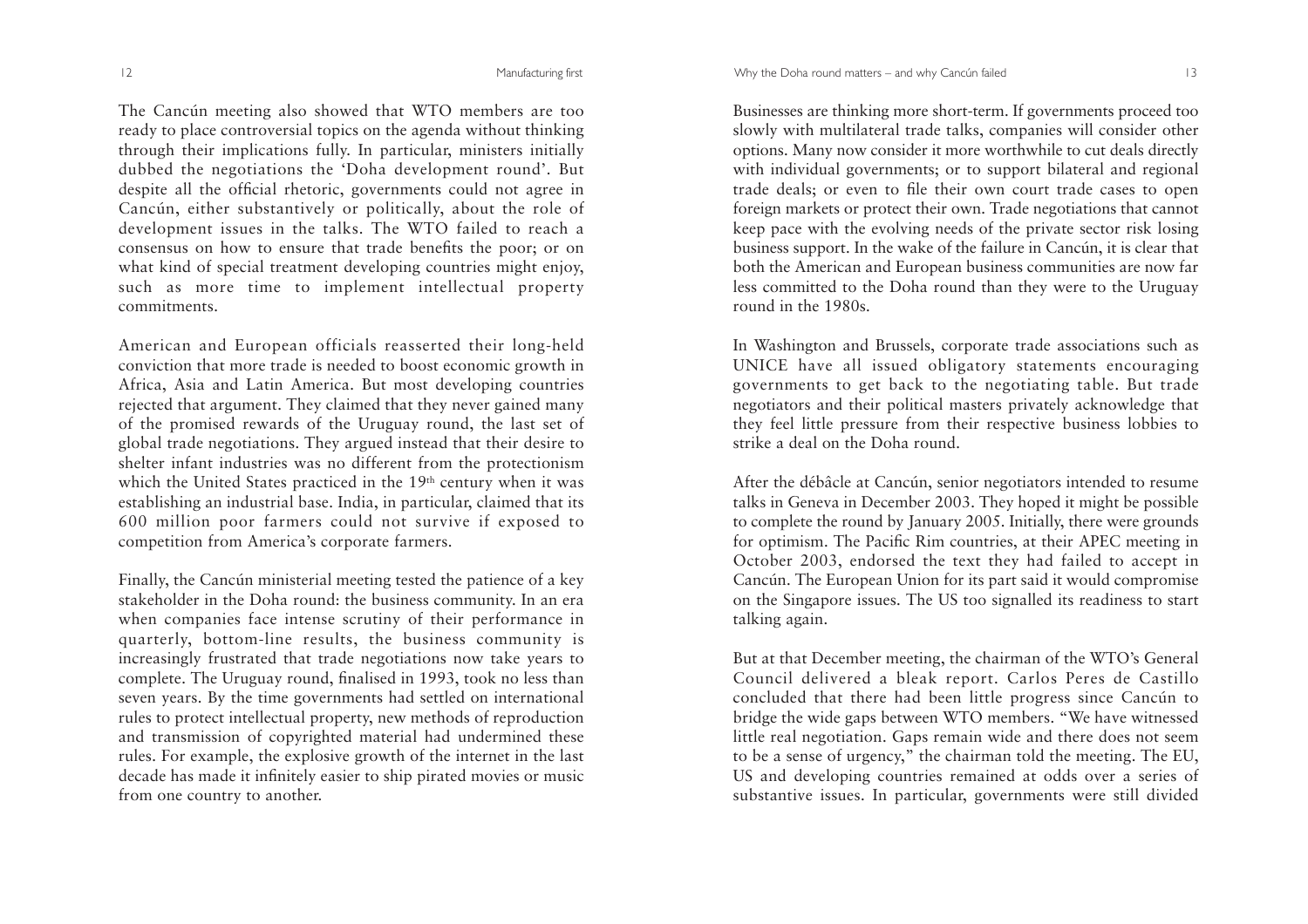over curbing agricultural subsidies and how far to open up developing countries' markets.

Then on January 11th 2004, Zoellick sent a letter to the trade ministers of other WTO member countries suggesting "ideas on how we might advance together". He called on trade negotiators to reconvene in Geneva in the spring of 2004. He proposed "an agreement to eliminate [agricultural] export subsidies". He restated his willingness to propose ambitious reductions in domestic farm support and improved market access for agricultural products. And he reaffirmed the US goal of "total elimination of trade-distorting subsidies and barriers to market access". On manufactured goods, Zoellick supported ambitious tariff cuts and reiterated American support for total elimination of tariffs for goods as soon as politically possible. Zoellick also called for trade negotiators to agree on 'negotiating frameworks' by mid-year (a task that was supposed to have been completed in Cancún).

On substance, Zoellick's proposal largely restated the existing US position on a range of issues. It contained no new initiatives. Its political significance lay in the attempt to breath new life into the Doha negotiations that were rapidly drifting into stasis. The positive response the letter elicited around the world suggests it accomplished this purpose.

The European Union immediately endorsed the bid to revive talks, suggesting that Zoellick's initiative had been choreographed in advance with Lamy. "We want to ensure that the round moves forward rapidly," Lamy said in a speech on January 19th in New Delhi. "2004 is a year of opportunity. The EU is ready to move."

The Indians, who were clearly blocking progress in Cancún, said they were willing to re-engage, along with the East Asian countries. Most importantly, many countries indicated they would be willing to resume talks using the text from Cancún – ensuring the WTO does not have to start from scratch again.

#### 14 14 Manufacturing first Manufacturing first Why the Doha round matters – and why Cancún failed 15

Governments reconvened discussions in early 2004 with the aim of devising a 'negotiating framework' for agriculture and other issues, by the summer. The Commission's proposal, announced in May 2004, to eliminate all export subsidies if other countries do the same, could inject momentum into the Doha negotiations. Many member-states have backed the Commission, although France, Ireland, Italy and others have reacted sceptically. Around the world, reactions to the proposals ranged from American enthusiasm to cautious optimism in the case of developing countries and the Cairns group. With these new EU proposals, the chances for reviving the Doha round have improved somewhat. But many serious obstables remain and the political window of opportunity is closing rapidly. Washington is unlikely to make additional concessions with the US presidential and congressional elections looming in November 2004. Lamy and the rest of the Commission will step down in October 2004, making it hard for the EU to focus on these talks for long. The uncertain effects of elections in India and South Africa furthercomplicate the picture. It is a myth that there can be no progress on trade talks in election years. But the power of myths is that since everyone believes them, they become self-fulfilling prophecies.

Despite US and EU ambitions, few trade experts believe negotiators will manage to finish the Doha round by January 2005. At the very least, the WTO is likely to need to extend the timetable by a minimum of one year. Many trade experts doubt whether an ambitious new agreement is feasible, given the profound differences that surfaced in Cancún. Zoellick's letter of January 2004 proposed granting countries 15-20 years to implement some of the required reforms. For political leaders, such long transition periods buy time for electorates to adjust to change. Conveniently, they also ensure that those who negotiate trade-opening agreements do not have to deal with its consequences. But businesses increasingly operate on 18-month product cycles. Such lengthy delays in implementation would only add to the growing frustration among leading companies with the multilateral approach to trade liberalisation.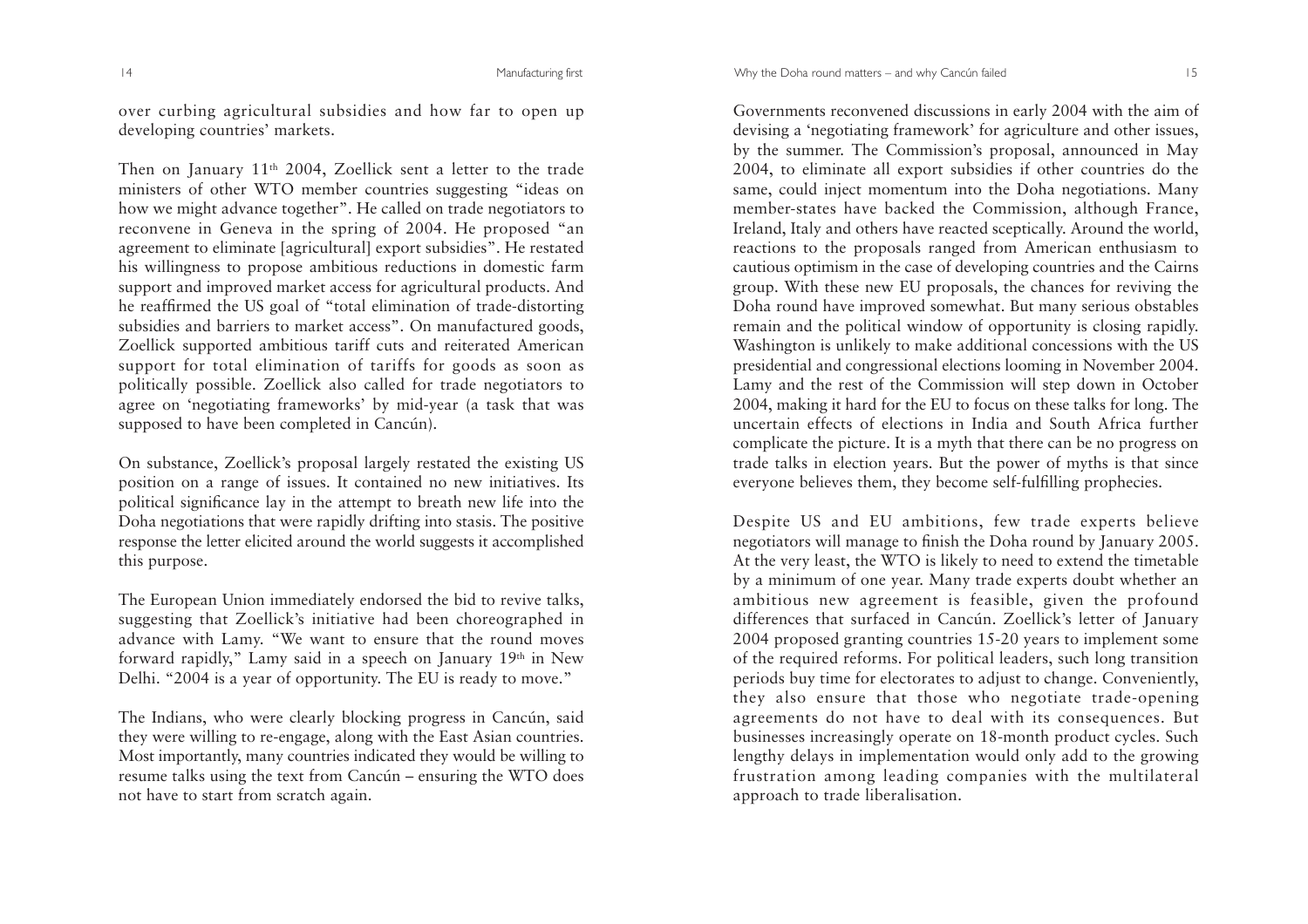Manufacturing first The Solid Communication of the Why the Doha round matters – and why Cancún failed 17

Meanwhile, trade negotiators are likely to expend as much energy in 2004 on finding a successor to WTO Director-General Supachai Panitchpakdi as they will on restarting the Doha round. The press will focus on the WTO's opaque dispute settlement mechanism, which is undermining public faith in the institution. And whoever is the American president in 2005 will have to work hard to persuade Congress to renew the 'fast-track' negotiating authority.5 *5 Fast-track authority means that Congress can only accept or reject a trade agreement, not amend it.*

None of these problems are new. Multilateral trade negotiations have faced crisis and drift before. The Tokyo round of talks in the 1970s went into hibernation for more than two years. The Uruguay round dragged on well beyond its deadline. This current round had an aborted take off in Seattle in 1999, before governments agreed to a proper start in Doha in 2001. Global trade deliberations tend to have their own internal dynamic and pace. History suggests that at some point countries will reach a consensus, make reciprocal concessions and agree on measures to liberalise trade.

In the meantime, some governments are showing great interest in bilateral and regional trade agreements as a means of opening markets and boosting economic growth. Japan, for example, has negotiated free trade agreements with Singapore and Mexico. Tokyo is negotiating similar deals with several other Asian countries. Most importantly, the United States, once the driving force behind the multilateral trading system, has become the leading proponent of more limited deals. US Trade Representative Zoellick has described this new approach as a strategy of 'competitive liberalisation': the US will pursue trade liberalisation wherever and whenever possible – at the WTO, in regional or bilateral agreements – and use one set of negotiations to help make progress in the others.

In this vein, the US completed free trade agreements with Chile and Singapore in 2003. It has finalised negotiations with five Central American republics: Costa Rica, El Salvador, Guatemala, Honduras and Nicaragua; as well as with Australia, the Dominican Republic and Morocco. And the United States has announced its intentions to seek market-opening arrangements with Bahrain, Thailand, Peru, Colombia and Bolivia. At the same time, the US is trying to finalise a comprehensive free trade agreement with all the countries of the Western hemisphere: the 'Free Trade Area of the Americas' (FTAA) initiative.

The FTAA talks, which began in 1994, have moved at a glacial speed, reflecting the difficulty in reaching agreement among such a disparate group of countries. The Miami summit of trade ministers of the Western hemisphere in November 2003 was supposed to give impetus to the negotiations. In the end, ministers could do little more than 'agree to disagree' on key issues such as agriculture and investment.

The failure at Miami, after nine years of discussions, has raised serious questions about whether trade talks can continue to succeed on the premise of the 'single undertaking'. Trade negotiations involving large numbers of countries have traditionally followed the principle that, at least in theory, every sector of the economy is under consideration and that 'nothing is agreed upon until everything is agreed'. In other words, there could be no separate deals for particular sectors of the economy. The aim of the single undertaking was to promote broad agreements across many sectors, thus enabling governments to make trade-offs and maximise the economic benefits of any agreement.

But in the wake of the disappointing outcome in Miami, the US has begun to talk about the possibility of a 'two-speed FTAA'. Those countries that can only accept minimal trade liberalisation should sign a basic agreement. Others would press ahead with a more ambitious deal, involving contentious issues such as investment and intellectual property protection. Washington's implicit threat has been clear: either governments agree to a single, comprehensive agreement at a high level of ambition, or the United States strikes its own deal with like-minded countries. In either case, foot-draggers –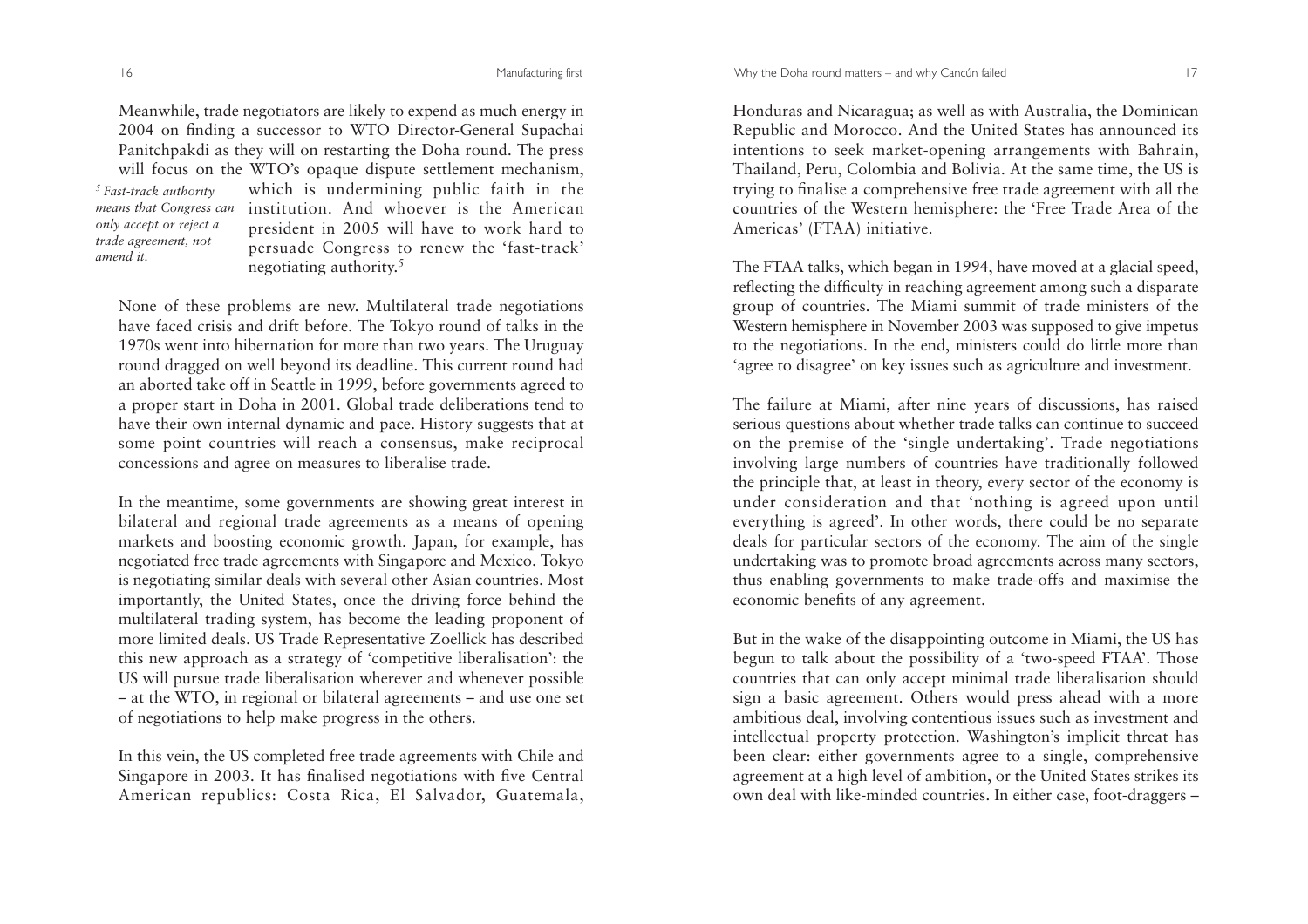Manufacturing first

even major trading powers such as Brazil – would not be allowed to hold back trade liberalisation for others.

Bilateral and regional trade agreements are, by their very nature, economically sub-optimal. They do not allow countries to maximise their comparative advantage in the global market. And they distort trade by shifting or retaining production in countries that might not be the most efficient producers of particular products. Moreover, the proliferation of these bilateral free trade agreements threatens to leave the poorest countries behind. They run the risk of losing out on the benefits of preferential access to the markets of rich countries because of their own, small markets; a lack of negotiating leverage; or simple accidents of geography or history that place them outside the orbit of large markets.

Nevertheless, the profusion of bilateral and regional trade agreements in the past few years suggests that many countries are not willing to let the pursuit of the perfect trade deal stand in the way of achieving good agreements. Economists note correctly – but somewhat idealistically – that multilateral trade liberalisation delivers far greater benefits than deals involving a limited number of countries. But business leaders and elected officials live in a morepragmatic world where half a loaf may be better than none. In a rapidly changing global economy, pragmatism may be a more realistic, productive and successful way forward for trade negotiations.

## 3 Manufacturing first: a proposal to move the trade agenda forward

The European Union and the United States must consider their next trade moves against a background of slow-moving WTO negotiations. Both have publicly stated they are still committed to reaching a meaningful Doha agreement. But after more than two and a half years of talk and very little action, it would be foolish for the EU and the US to place all their eggs in the one Dohacentred basket.

Europe and America need to shake up the somnambulant WTO and send a signal that 'business as usual' in Geneva is not acceptable. They must underline that they have every intention of working with like-minded countries to open markets and that the inhibitions of those which lack a similar commitment to free trade will notconstrain them. And they need to remind WTO members of the lesson of the Miami FTAA meeting, namely that those governments who want more free trade can always go it alone. A two-speed WTO is clearly sub-optimal. But it may be the only alternative if some countries continue to block any further trade liberalisation.

The US and the EU should focus their efforts on reaching a more comprehensive deal in the manufacturing sector. Manufactured goods account for over 70 per cent of world trade. The WTO will only make a success of the Doha negotiations by concluding deep and comprehensive cuts in industrial trade barriers, which, despite repeated cuts over the years, remain a substantial obstacle to trade.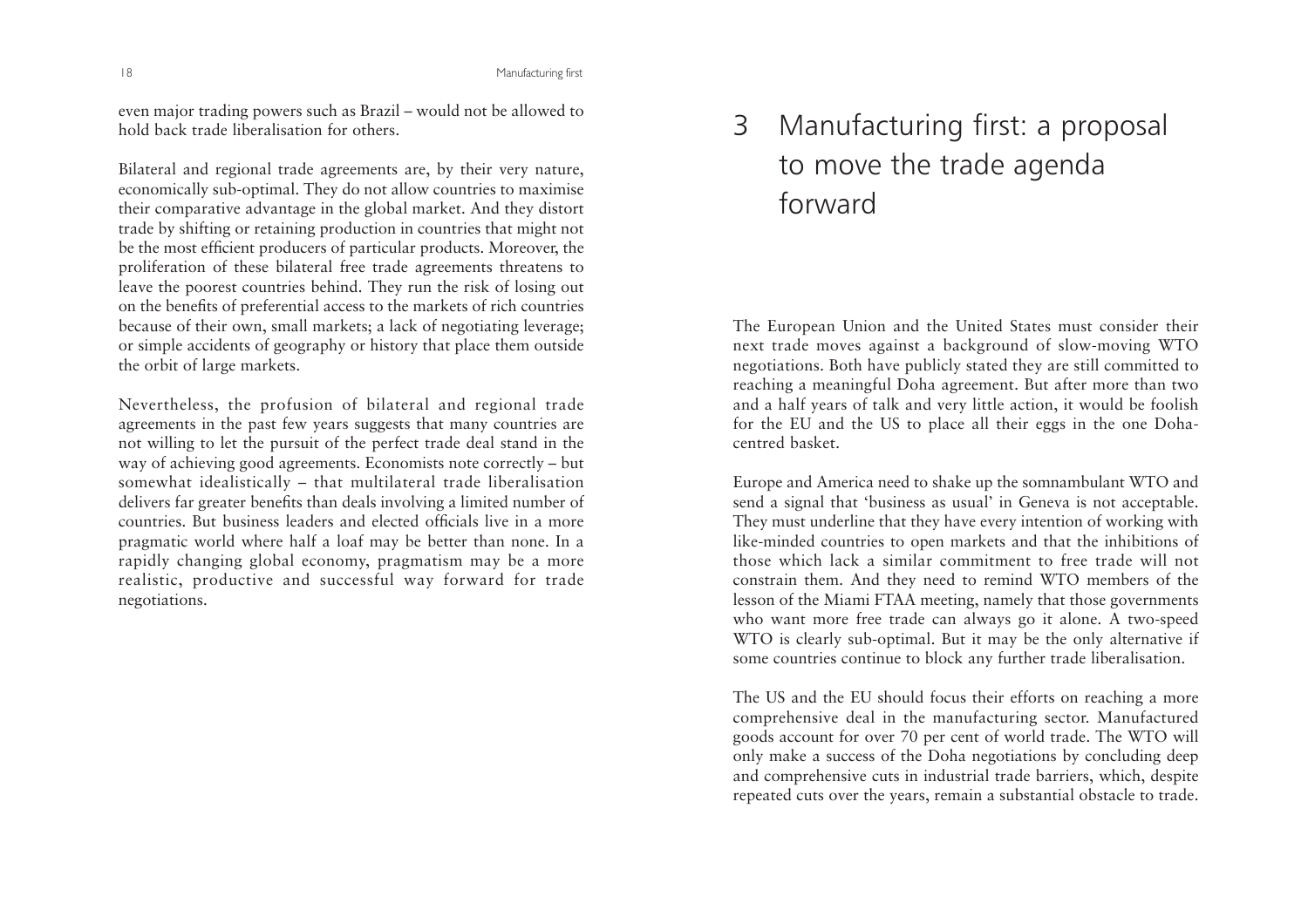Governments might find a new initiative in agriculture a more attractive option. But differences on farm subsidies and market access have stymied the Doha round. A way around this brick wall is needed, not another effort to break through it. Equally, a services initiative might provide an even greater boost to a range of economies. Services account for a growing share not just of the European, American and Japanese economies but also of some developing countries, such as India. The US and EU should consider measures to boost transatlantic trade in services. But theWTO has not made much progress in this area, which means there is little to build upon. Developing countries, in particular, fear that if they opened their services markets prematurely to foreign competition, EU and the US firms would overwhelm domestic businesses.

Hence, manufacturing is the best option for a new, multilateral market-opening initiative. Since 1947, eight rounds of multilateral trade negotiations have cut industrial tariffs in developed countries from an average of 25 per cent to less than 4 per cent today. But although most industrial tariffs are low, they still represent a substantial proportion of the total duties collected by governments because of the sheer volumes of trade involved. US tariffs on EU products, for example, average only 1.5 per cent. But in 2001 they accounted for one-fifth of all US duties collected, which effectively represents a \$3 billion tax on EU products sold in the United States.

Developing countries have, by and large, made much smaller tariff reductions over the years. Currently, their average tariff rates are 12 per cent. But in some countries they can be much higher. Pakistan's duties average 47 per cent and India's 32 per cent. A reduction in these high barriers would primarily benefit other developing countries. 'South-South' trade is becoming one of the fastestgrowing parts of world trade, accounting for over 40 per cent of developing country exports and for 70 per cent of the tariffs which consumers in the developing world pay.

Finally, global manufacturing trade is in the doldrums and needs a jump-start. In 2002, merchandise exports from the EU to the rest of the world grew by only 2 per cent, just half the average rate of growth between 1990 and 2000. Worse, EU imports actually shrunk by 1 per cent in 2002, after growing on average 5 per cent per year during the 1990s. Similarly US exports (in volume terms) declined in 2002 by 4 per cent, after expanding 7 per cent per year in the 1990s. Imports grew by only 5 per cent, after average *6 WTO, 'International* annual growth of 9 per cent in the 1990s.<sup>6</sup> *Trade Statistics', 2003.*

Moreover, there is a precedent for a manufacturing initiative. In the Uruguay round of trade negotiations, governments of a small number of major trading partners decided to phase out import duties in 10 industrial sectors, such as pharmaceuticals, farm equipment and distilled spirits. The impact on trade was demonstrable. US exports in the 10 'zero-for-zero' categories grew 20 per cent between 1996 and 2001.

Similarly, in 1996, 29 countries signed an information technology agreement (ITA), designed to eliminate all tariffs on products such as office machines, scientific instruments and telecommunications equipment. Governments stipulated that the agreement would only come into effect when countries representing at least 90 per cent of all world IT trade had ratified it. The political impact of this requirement was remarkable: it became clear that a train was leaving the station – and no one wanted to be left behind. By the end of 2003, 61 countries were ITA signatories and the ITA is now benefiting both rich and poor countries.

While there is no overall estimate of the *7 See http://www.itic.org/* economic impact of the ITA agreement, the US *sections/docs\_trade.html.*Information Technology Industry Council has estimated that the deal encompassed IT trade of \$500 billion in 1996 alone.7 As another measure of the agreement's impact, between 1995 – before the ITA deal – and 2002, global trade in office machines and telecommunications equipment grew 39 per cent.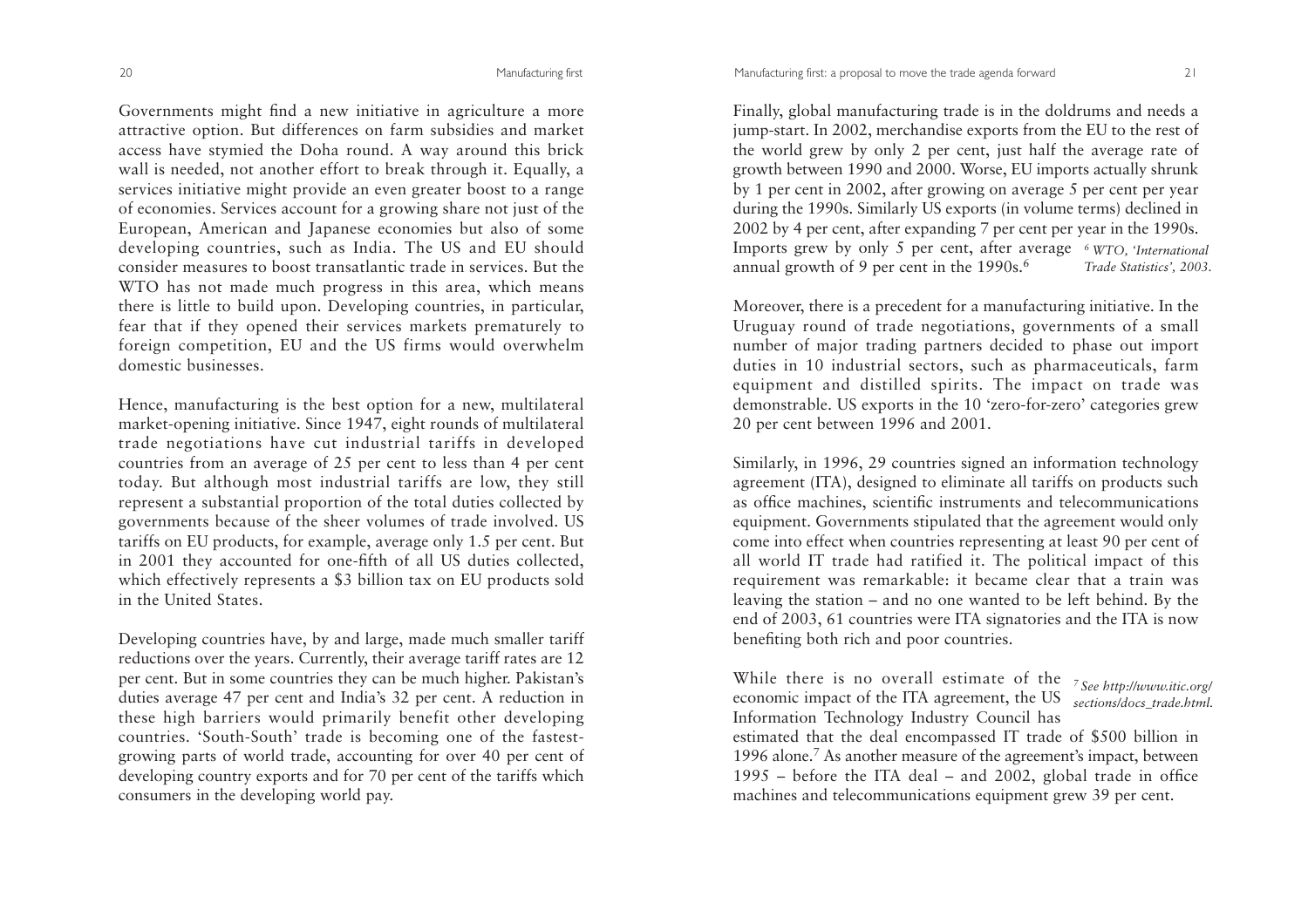A joint US-EU initiative to create truly 'zero-for-zero' trade in manufacturing could draw on a number of existing proposals. In December 2002, the US government proposed to eliminate by 2010 all tariffs on a range of products, including construction machinery, furniture, medical equipment, paper, steel, toys and electronics goods. All other tariffs would disappear by 2015. At the same time, Washington proposed to eliminate non-tariff barriers to trade, such as time-consuming import procedures.

The US proposal closely resembled ideas which private sector organisations had put forward. For example, the National Foreign Trade Council, which represents nearly 400 US companies, called in May 2002 for the elimination of all tariffs on industrial goods by 2020, with no exclusion for any product or country.<sup>8</sup> The Council proposed a four-step process, with most

*8 The National Foreign Trade Council, 'Vision 2005: free trade and beyond', Washington DC, May 2002.*

of the cuts coming in the first few years. Under its proposal, developing countries would have more time to phase in tariff cuts, but they too would eventually have to abolish all industrial tariffs eventually.

The Zero Tariff Coalition in the United States, which represents major manufacturing interests including the powerful National Association of Manufacturers, has proposed a sector-by-sector elimination of tariffs. An important aim of their proposal was to tackle the huge disparity between low US and EU industrial tariffs and the high tariffs in many developing countries. Under this plan, countries comprising a 'critical mass' of trade in a particular sector would agree to eliminate tariffs in that sector as soon as possible. By requiring a critical mass of countries in each sector, the plan allowed the least developed countries to opt out, while ensuring the agreement remained commercially meaningful. In addition, the Zero Tariff Coalition proposed an across-the-board goal of cutting all other tariffs (apart from agriculture) in half. They considered this a stepping-stone towards the eventual elimination of as many nonagricultural tariffs as possible.

Most recently, Ernest H. Preeg, a senior fellow at the Manufacturers Alliance, has put forward an innovative scheme under which

countries would agree to cut manufacturing *9 Ernest Preeg, 'From* tariffs by 10 per cent per year for 10 years until they were eliminated.<sup>9</sup> Preeg argues that moving any faster would cause highly protected industries to suffer disproportionate pain, which would only evoke a protectionist reaction.

*here to free trade in manufactures: why and how', ITA/Manufacturers' Alliance/MAPI, Washington DC, July 2003.*

## **An EU-US initiative on free trade in manufacturing**

Drawing on all these proposals, a joint EU-US 'zero-for-zero' initiative on manufacturing to kick-start the Doha round would:

- ★ Create genuine free trade in manufactured goods by 2015. Government could choose two routes to achieve this goal: an all-inclusive agreement or one that pursues sector-by-sector negotiations. But to limit foot-dragging, the US and EU should set a six-month deadline for determining which approach to pursue.
- ★ Require agreement of a critical mass of countries, constituting 90 per cent of total trade, before any deal could take effect. In concrete terms, this requires the participation of at least 15 key <sup>p</sup>layers – including the European Union, the United States, Japan and China. Brazil and India may need to take part to ensure broad support from the business community in America and Europe. But if Brazilian and Indian obduracy threatened to slow negotiations, Washington and Brussels should negotiate only in those sectors where Brazilian and Indian industry are not significant players, leaving them out in the cold.
- ★ Phase out duties over ten years, with 10 per cent cuts each year. This proposal would only be politically viable if very poor countries obtained longer phase-ins. It is probable that this approach – unlike the complicated tariff-cutting formulas now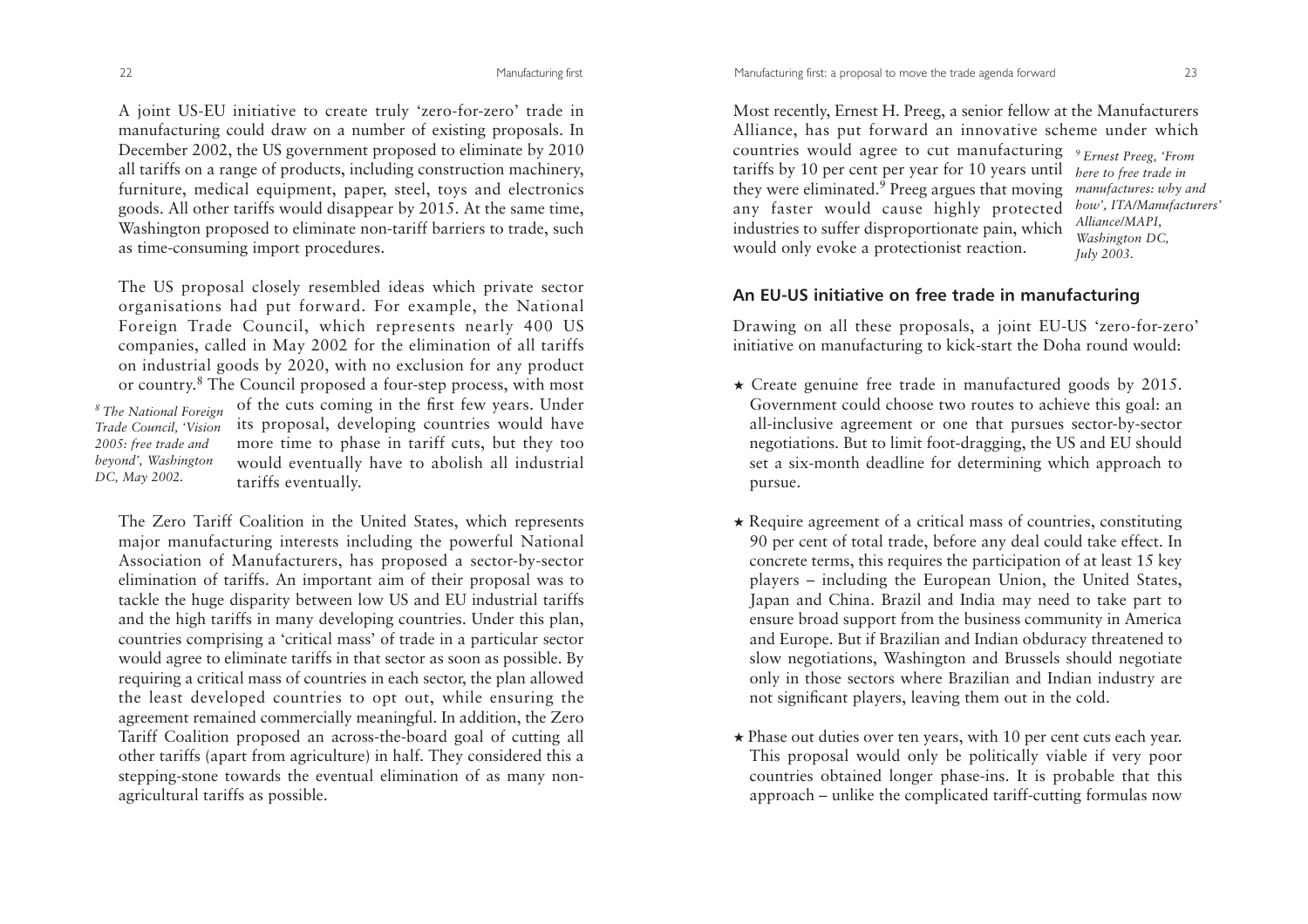24 Manufacturing first

under consideration in the Doha round – would meet resistancefrom countries with particularly high tariffs. But many of those countries could opt out of the process. Moreover, since they represent such a small portion of manufacturing trade they could not form a blocking minority. And a straight tariff cut has the huge advantage of simplicity. It would be intelligible to the average citizen, lending much-needed credibility to the WTO negotiations. Some industries should quickly reap the benefits of the tariff cuts, ensuring that they would lend their support to the initiative. A decision not to leave tariff cuts largely to the end of the process, as the WTO did with the current phasing out of textile quotas, would mean that political opposition would decrease rather than escalate over time.

The economic benefits of eliminating manufacturing tariffs would be substantial. US trade officials work privately with estimates indicating that industrial duties amount to a \$190 billion tax on world consumers. Developing countries pay \$57 billion in duties for their trade flows with other developing countries. Consumers in industrial countries pay \$16 billion extra for goods imported from other industrial countries. Governments should be able to eliminate most, if not all, of this tax.

But these savings on duties, welcome though they would be, represent only a small part of the total economic benefits of a further

*10 See Drusilla K. Brown, Alan V. Deardorff and Robert M. Stern'Computational analysis of multilateral trade liberalisation in theUruguay round and Doha development round', University of Michigan, December 8th 2002.*

round of tariff cuts. Economists variously estimate the removal of tariffs would stimulateextra economic activity worth between \$632 billion and close to \$2 trillion.<sup>10</sup> Developed and newly industrialised countries would share the economic benefits roughly equally, raising GDP by up to 4 per cent in the former and 8-12 per cent in the latter.

Many Europeans and Americans, especially in the NGO sector, are concerned that trade policy should be more explicitly geared towards

promoting economic development in poor countries. Hence it is worth underlining that the least developed economies would reap particular rewards from a manufacturing initiative because they would gain duty-free access to the American, European and Japanese markets. Under the WTO's 'most favoured nation' (MFN) principle, they could receive the benefits of market opening without necessarily having to reciprocate by lowering their own tariffs. (The MFN principle requires WTO members to extend the lowest tariff they offer to another country to all WTO members). However, they would forgo important benefits to their consumers by keeping their tariffs in place.

Most importantly, the value of a manufacturing initiative is not purely commercial, but tactical. Nothing concentrates the minds of people around a table like the fear of being dealt out of the game. The impasse in the Uruguay round finally ended when it became clear to the EU and Japan that the US was willing to pursue trade liberalisation through initiatives such as the North American Free Trade Agreement (NAFTA) and Asia-Pacific Economic Cooperation (APEC).

A manufacturing initiative in the context of the Doha round would send a similar signal to other countries that Washington and Brussels want results, not endless talk and procrastination. It would indicate that if, by the end of 2004, the United States and Europe saw no chance for progress on the broad Doha agenda, they would pursue a narrower deal that is fully WTO consistent. At that point, the G-20 and others would have to make a choice. They would have to decide whether to reach a broad multilateral agreement, even if they did not get everything they wanted on agriculture. The Doha round could then finish quickly. Or they could refuse to deal with Washington and Brussels. But the experience of the Information Technology Agreement, and the other examples outlined above, suggest that few countries are willing to walk away from the negotiating table.

Both the United States and Europe could also gain significant political advantage from such an initiative. At the start of the Doha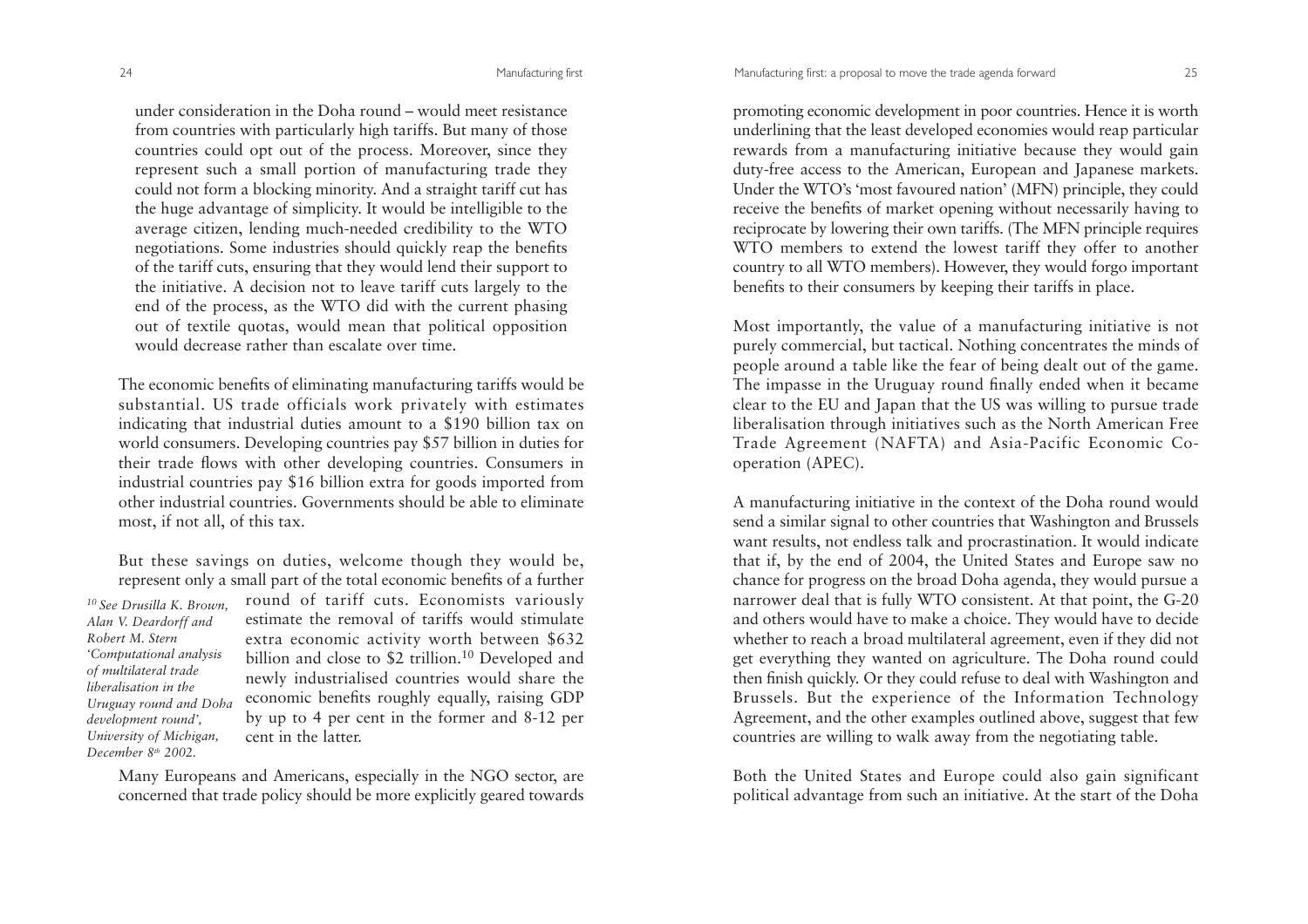negotiations, the EU insisted that it required progress on the Singapore issues to balance out the concessions it would have to make on agriculture. The EU has subsequently had to scale back its ambitions in the wake of the disaster in Cancún. It is unlikely to achieve much on the Singapore issues during the current round of trade talks. But progress on manufacturing issues could be a helpful compensating result.

In the United States, the business community has demonstrated only very limited enthusiasm for the Doha round. The benefits of success are not as clear-cut as they were for the Uruguay round, when they included new global rules for intellectual property protection and the liberalisation of trade in services. But a manufacturing initiative would quickly yield concrete commercial benefits.

#### **Obstacles are real but not insurmountable**

A zero-for-zero manufacturing initiative would face both technical and political obstacles. The WTO's MFN principle means that, in theory, all WTO members could take advantage of the zero tariffs, whether they have agreed to the deal or not. The MFN rule exists to ensure that preferential agreements among a subset of countries do not disadvantage others. Moreover, countries stuck to the MFN principle when they implemented the Information Technology Agreement, so even though only 61 countries signed the deal, all countries get duty-free access to those markets.

Washington and Brussels could choose to ignore the MFN principle. There are previous examples of breaches of the MFN commitment. For instance, the EU offered trade advantages to the countries of Eastern Europe after the end of the Cold War and it has trade deals with the EFTA countries – Iceland, Liechtenstein, Norway and Switzerland – whose benefits it does not extend to all countries. Nocountry has challenged such agreements in the WTO. But a defiant 'sue us if you don't like it' stance by the world's two largest trading entities would risk driving the final nail in the Doha coffin. And one

key purpose of the zero-for-zero initiative would be to breathe new life into the WTO talks, not to kill them. At the same time, it would be a useful negotiating strategy to remind foot-dragging countries that, when there are compelling reasons, a precedent exists for ignoring the MFN principle. For that reason the EU and the US should, if the Doha round continued to drift, consider the elimination of trade barriers in the manufacturing sector on a non-MFN basis.

Supporters of multilateral trade liberalisation will argue that the pursuit of an agreement limited to cutting manufacturing tariffs across the board or sector by sector, would undermine the single undertaking in the Doha round. But that argument presumes that governments will make real progress in the Doha round. Sadly, that does not look very likely. More importantly, history disproves the objection that countries can only forge sectoral deals as part of a broader round of multilateral negotiations. WTO members have agreed numerous sectoral arrangements, covering trade in most information technology products, telecommunications and finance, which have not been part of a broader negotiation. Why should manufacturing be the exception?

The Cairns group and many developing countries, which have insisted that the Doha round should cut farm subsidies, will object to a manufacturing initiative. They are bound to argue this is yet another delaying tactic, reflecting the unwillingness of the EU and the United States to end trade distorting farm payments. Their strategy is to hold up progress in other sectors to achieve concessions in agriculture. But the history of the Uruguay round disproves the effectiveness of such a strategy of 'issue linkage'. The November 1992 Blair House agreement on agriculture – the deal on farm subsidies that broke the log-jam in the Uruguay round – did not come about because of pressure from the manufacturing or service sectors. It was a minimalist deal that fell far short of the Cairnsgroup's ambitions. But it was the most that farmers in Europe and the United States could live with. Moreover, budgetary constraints in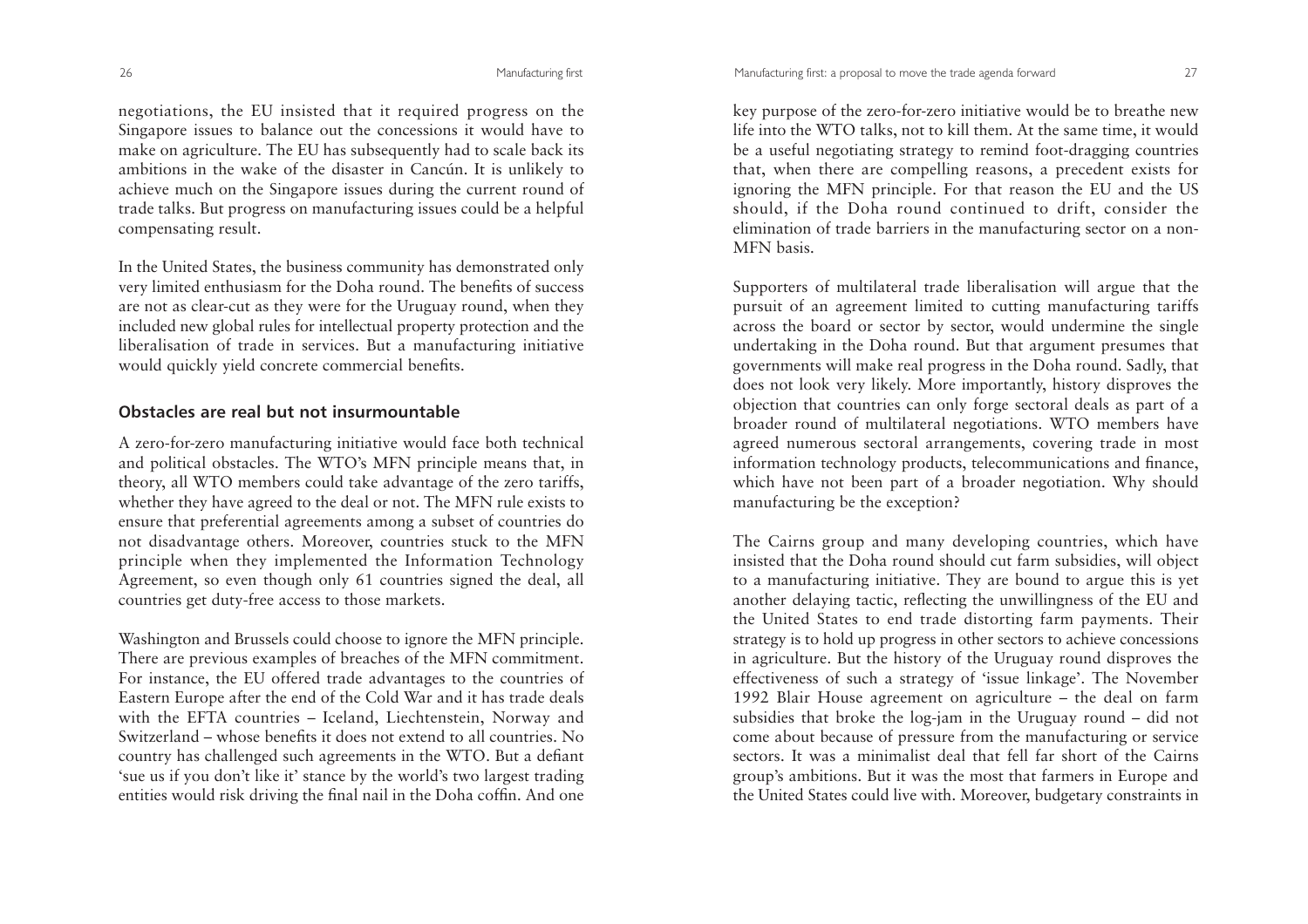the US and Europe at that time made some cuts in farm support necessary for domestic reasons.

Thus, a strategy of holding up progress on manufacturing in the Doha round will merely punish the manufacturing sector in both rich and poor countries without helping farmers outside Europe and the United States. Moreover, such objections from Cairns group members are mostly tactical, rather than based on principle. Australia, the leader of the Cairns group, demonstrated a pragmatic willingness to accept minimal concessions on agriculture in return for progress in manufacturing in the free trade agreement it signed with the United States in February 2004. In this deal with Washington, Canberra received no new access to the US market for its sugar producers; an insignificant increase in access for its dairy farmers; and an 18-year phase in period for greater access for its cattle producers.

Domestic opposition in America and Europe is a much greater threat to the manufacturing initiative. A plan to eliminate manufacturing tariffs would remove the last formal barriers inhibiting imports from China, which is globally competitive across a range of manufactured products. China accounted for 10.4 per cent of all US imports in 2003, up from 8.6 per cent in 2000. During that period the US manufacturing sector shed nearly 3 million jobs. Most job cuts are not attributable to imports from China, but to the economic downturn, computerisation in American factories and changes in consumer demand. However, American anger that an undervalued Chinese currency fuelled that country's export success has sparked calls in the US Congress for new import tariffs that are probably illegal under WTO rules. The prospect of even easier Chinese access to the US market would likely trigger widespread scepticism, if not outright hostility. Opposition can also be expected in the EU. In 2003-03, Chinese-made imports have grown from 6.8 per cent of total European imports to 8.3 per cent. A zero-for-zero tariff deal would accelerate such trade, sparking a potentially protectionist European outcry as well.

For these reasons alone, China cannot be a free rider, gaining market share in America and Europe without granting reciprocal access. Manufacturers in the United States and Europe would need to increase their sales in the Chinese market to counter protectionist fears in their home markets. Beijing will have to do more than simply cut its import duties to permit European and US exporters equal access to its markets. It must foreswear the temptation to replace tariffs with non-tariff barriers and also accelerate its longoverdue appreciation of its currency to make imports more affordable. Without such Chinese commitments, a manufacturing initiative in the WTO would have no chance of gaining political support in Europe and America.

Many developing countries are also likely to balk at a manufacturing initiative, claiming that cutting tariffs would hurt infant industries and rob them of much-needed government revenues. It is true that import duties accounted for roughly 15 per cent of total public revenue in the developing world in 2000-2001, according to the International Monetary Fund. But a 2003 IMF study concluded that "there is in principle no great difficulty in devising a policy mix to replace tariffs by indirect taxes in such a way as to preserve revenue without jeopardising other economic and social objectives." To cite just one example, over the last decade, Pakistan has weaned itself off a heavy dependence on tariff revenues, cutting the portion of total government revenue derived from import duties from 29 per cent in 1992 to 8 per cent a decade later.

Developing countries might also worry that a zero-for-zero initiative on manufactured products would eliminate the benefits that some of them now enjoy from preferential access to the US and EU markets. But three recent studies have shown that the loss of preferences would cut the value of developing country exports only slightly – between 0.2 and 1.7 per cent. This is because "many developing country exports are concentrated in non-industrial natural resource commodities, the overall export impact of the gradual elimination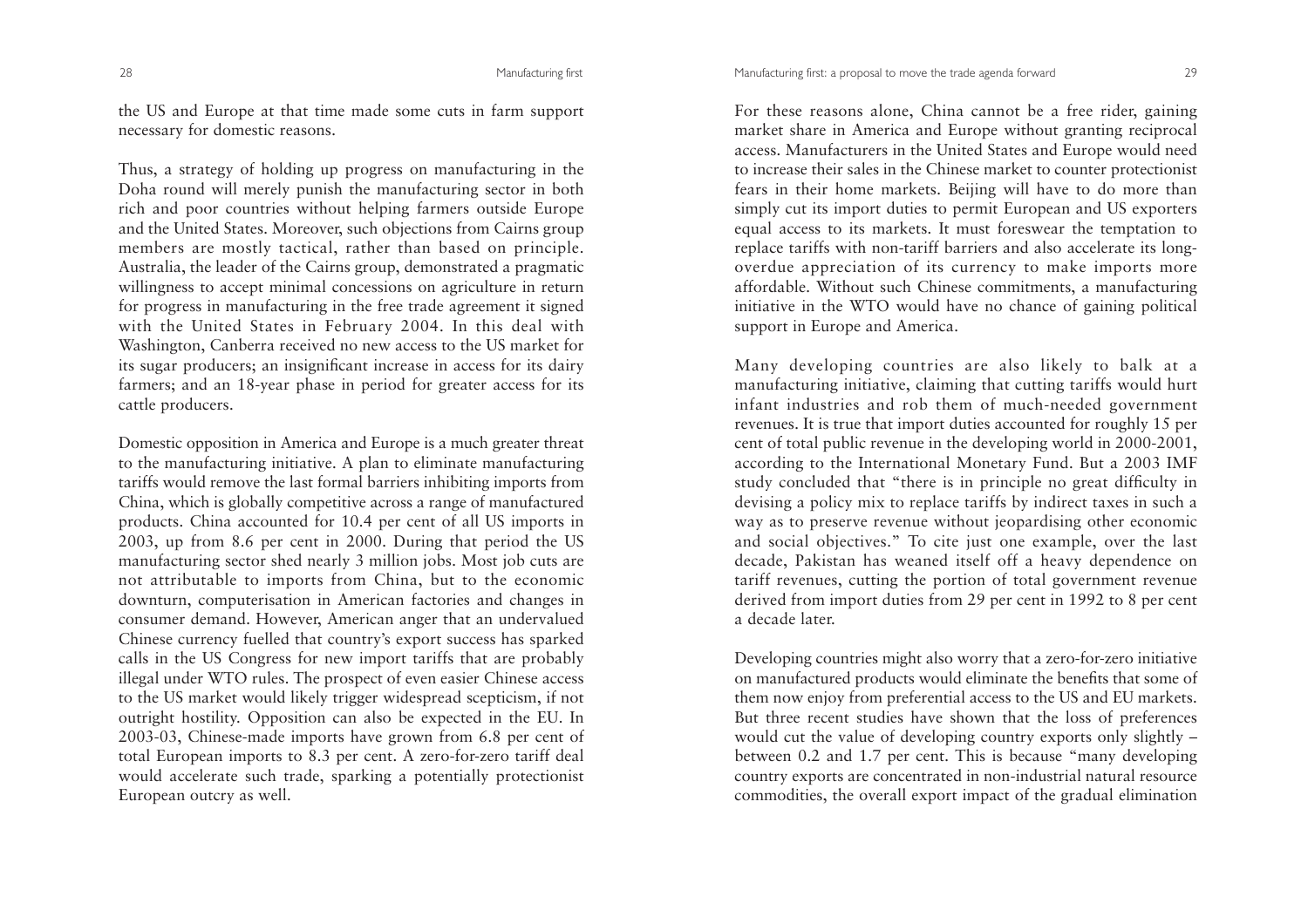of tariffs for industrial goods would likely be even smaller".11 And if poor countries in Africa, Asia and Latin America joined in cutting their manufacturing tariffs, the benefits which developing countries

*11 Mathew J. Slaughter, 'Tariff elimination for industrial goods: why the gains will far outweigh any losses', The National Foreign Trade Council, Washington DC, August 2003.* 

would gain through greater access to each other's markets would far outweigh their loss of preferential access to European and American markets. In sum, a zero-for-zero manufacturing initiative, if there is still no significant progress in the Doha negotiations by early 2005, should be able to draw on wide international support.

#### $\Delta$ Conclusions

Global trade negotiations inside the WTO are adrift. As a result, important European and American interests are in jeopardy. It is time for policy-makers in Brussels and Washington to engage in some creative thinking. The first priority should be a revival of the WTO Doha development round. To that end, the EU and US should show greater flexibility in their negotiating strategies, especially in the areas of agricultural subsidies and the so-called Singapore issues. The latest proposals of the European Commission to eliminate export subsidies, provided other countries follow suit, are a hopeful sign: they could unblock the long-stalled Doha talks. For their part, developing countries should demonstrate they are genuinely willing to agree to further trade liberalisation, including eventually a progressive opening of their own markets.

While highly desirable, a breakthrough in the WTO negotiations will be an uphill struggle. That is why Brussels and Washington should signal they would be ready to push a multilateral, zero-forzero initiative in manufacturing if there is still no significant progress in the Doha negotiations by early 2005. The aim of such a bold initiative is simple: free trade in manufactured goods by 2015 for a critical mass of countries constituting 90 per cent of world manufacturing trade.

By seizing the high ground, the EU and the US would deny some developing countries, such as Brazil and India, the ability to delay further trade liberalisation by others. At the same time, the very poorest countries would obtain long 'phase-in periods', giving them more time to cut import tariffs. This initiative would thus help the least developed countries because they would benefit from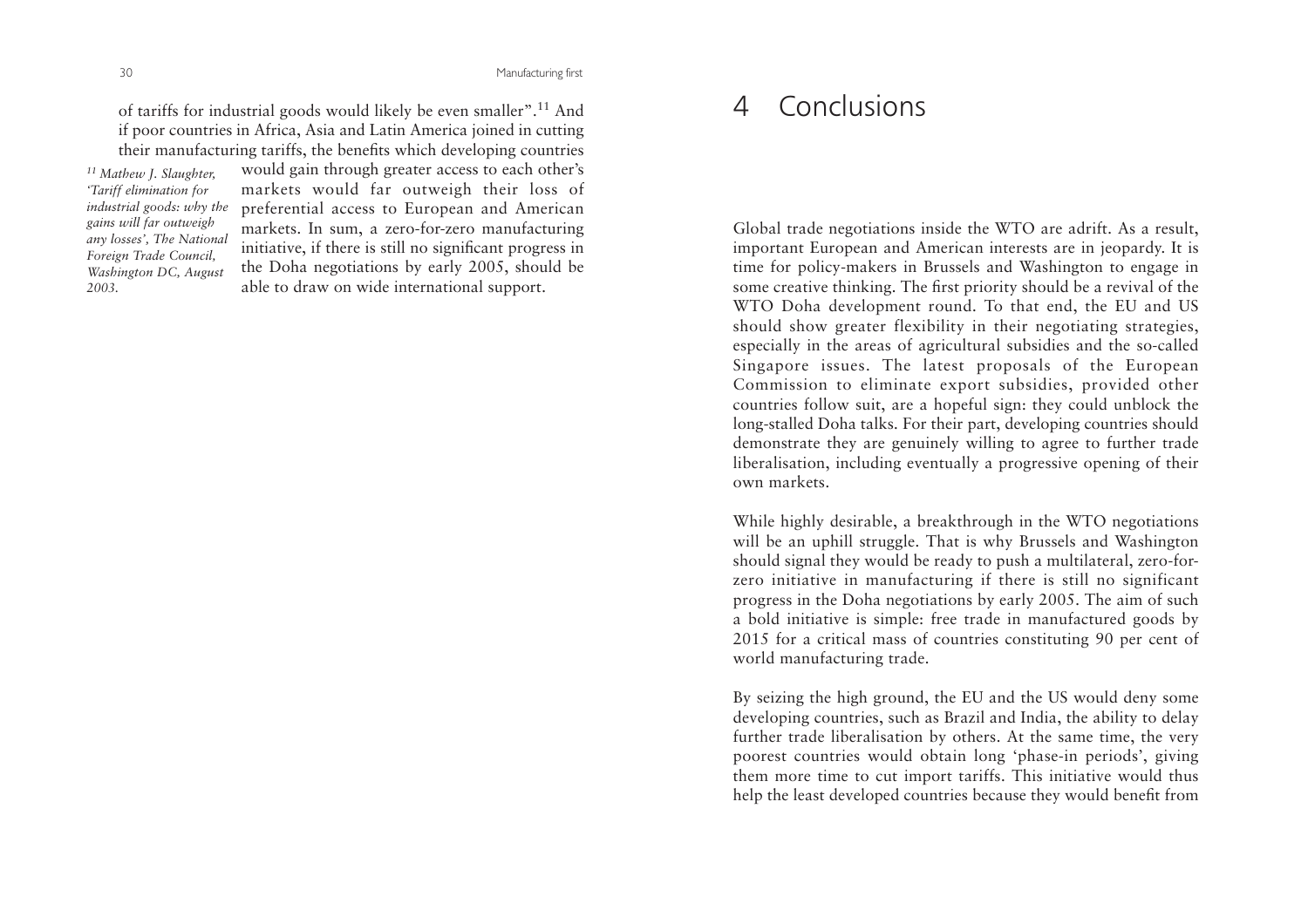greater access to the markets of rich countries without having to expose their infant industries immediately to devastating foreign competition. And the EU and the US would send a clear political message that they remain committed to multilateral trade liberalisation, by insisting that any initiative must involve 90 per cent of all manufacturing trade.

Such a tightly focused trade liberalisation initiative would be controversial. That is why the EU and the US should underline that their initiative is primarily aimed at injecting new momentum into the WTO negotiations, not at killing them. But it is both tactically wise and strategically prudent for policy-makers to develop a 'Plan B'. In trade, as in other negotiations, half a loaf is better than none. And the threat of a joint US-EU initiative on manufacturing may jolt trade negotiators into action and unlock progress in the Doha round.

The potential benefits from a EU-US initiative to liberalise trade in manufacturing products far outweigh the costs, especially since the alternatives would be persistent deadlock in the WTO; a rise in protectionism worldwide; and continued foot-dragging by reluctant trading partners. One of the key attractions of a manufacturing initiative is that it would be functional rather than geographical in scope. The EU and the US would thus stem the drift toward bilateral and regional trading arrangements and put the multilateral trading system back at the centre of trade liberalisation.

In jointly launching the initiative, the EU and the US would renew their leadership role in the WTO and reassert their common interest in a global marketplace free of trade impediments. The principal benefits would be economic, but a bold and innovative trade initiative would also have positive political side-effects. The EU and the US would also forge a new transatlantic purpose, rooted in economic self-interest, to offset the geo-political tensions that have so damaged the relationship in recent years.